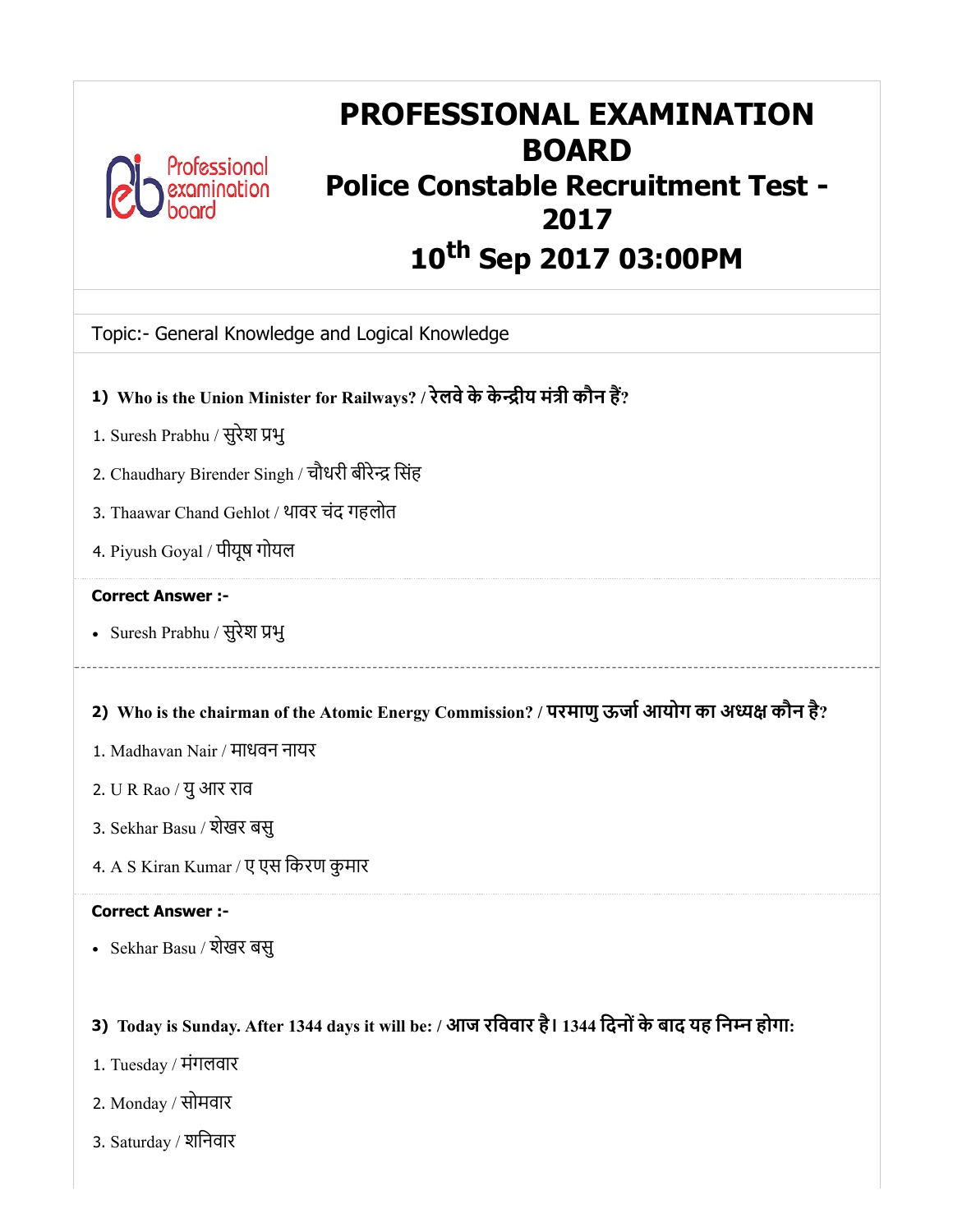| 4. Sunday / रविवार                                                                                                                                 |
|----------------------------------------------------------------------------------------------------------------------------------------------------|
| <b>Correct Answer :-</b>                                                                                                                           |
| • Sunday / रविवार                                                                                                                                  |
|                                                                                                                                                    |
| 4) Which Schedule of the Constitution lists the languages recognized by it? / संविधान की किस अनुसूची में<br>इसके द्वारा मान्य भाषाएं सूचीबद्ध हैं? |
| 1. Sixth Schedule / छठी अनुसूची                                                                                                                    |
| 2. Seventh Schedule / सातवीं अनुसूची                                                                                                               |
| 3. Ninth Schedule / नवीं अनुसूची                                                                                                                   |
| 4. Eighth Schedule / आठवीं अनुसूची                                                                                                                 |
| <b>Correct Answer :-</b>                                                                                                                           |
| • Eighth Schedule / आठवीं अनुसूची                                                                                                                  |
|                                                                                                                                                    |
| हैं।                                                                                                                                               |
| 1. Manohar Parrikkar / मनोहर पार्रीकर                                                                                                              |
| 2. Arun Jaitley / अरुण जेटली                                                                                                                       |
| 3. Ananth Kumar / अनंत कुमार                                                                                                                       |
| 4. Nitin Gadkari / नितिन गडकरी                                                                                                                     |
| <b>Correct Answer :-</b>                                                                                                                           |
| • Arun Jaitley / अरुण जेटली                                                                                                                        |
| 6) The present head coach of Men's Indian Cricket Team is________. / पुरूषों की भारतीय क्रिकेट टीम के<br>वर्तमान मुख्य कोच हैं।                    |
| 1. Sourav Ganguly / सौरभ गांगुली                                                                                                                   |
| 2. Rahul Dravid / राहुल द्रविड़                                                                                                                    |
| 3. Ravi Shastri / रवि शास्त्री                                                                                                                     |
| 4. Anil Kumble / अनिल कुंबले                                                                                                                       |
| <b>Correct Answer :-</b>                                                                                                                           |
| • Ravi Shastri / रवि शास्त्री                                                                                                                      |
|                                                                                                                                                    |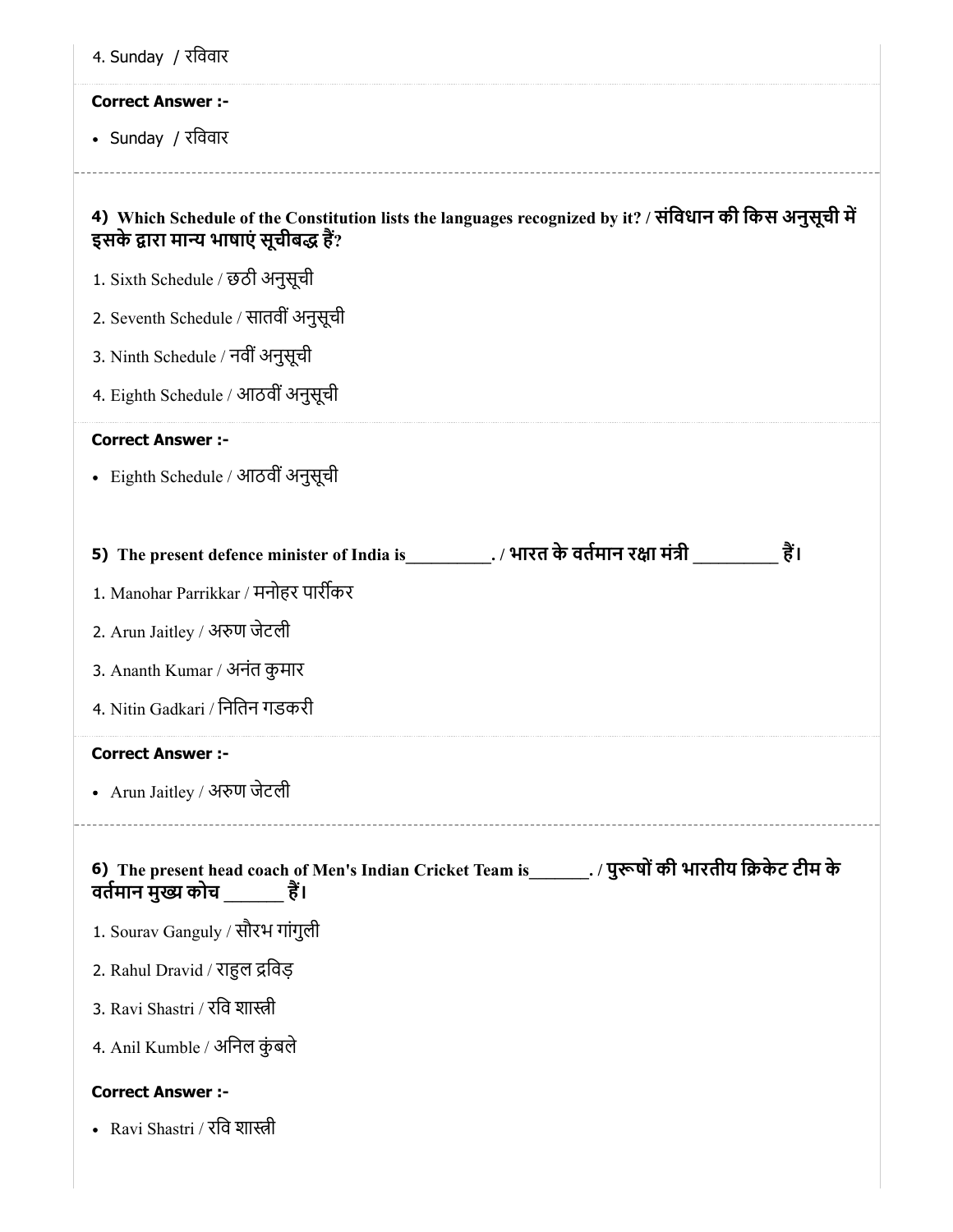| 7) Villages from which of the following districts have been included in the Climate Smart Village<br>Project? / निम्न में से किस जिले के गांवों को 'क्लाइमेट स्मार्ट विलेज प्रोजेक्ट' में शामिल किया गया है?                                                  |
|---------------------------------------------------------------------------------------------------------------------------------------------------------------------------------------------------------------------------------------------------------------|
| 1. Singraulli / सिंगरौली                                                                                                                                                                                                                                      |
| 2. Umaria / उमरिया                                                                                                                                                                                                                                            |
| 3. Sehore / सीहोर                                                                                                                                                                                                                                             |
| 4. Ashok Nagar / अशोक नगर                                                                                                                                                                                                                                     |
| <b>Correct Answer :-</b>                                                                                                                                                                                                                                      |
| • Sehore / सीहोर                                                                                                                                                                                                                                              |
| 8) If one writes 'twenty four thousand nine hundred and twenty eight' in a reverse form which number<br>would be in the hundreds place? / यदि कोई व्यक्ति 'चौबीस हज़ार नौ सौ अट्ठाइस' को उल्टे क्रम में लिखता है<br>तो सैकड़े के स्थान पर कौन सी संख्या होगी? |
| 1. EIGHT                                                                                                                                                                                                                                                      |
| 2. FOUR                                                                                                                                                                                                                                                       |
| 3. NINE                                                                                                                                                                                                                                                       |
| 4. TWO                                                                                                                                                                                                                                                        |
| <b>Correct Answer :-</b>                                                                                                                                                                                                                                      |
| • NINE                                                                                                                                                                                                                                                        |
| 9) Kheoni (khivni) sanctuary is located in the district_______. / खेओनी (खिवनी) अभयारण्य _____ जिले में<br>स्थित है।                                                                                                                                          |
| 1. Morena / मुरैना                                                                                                                                                                                                                                            |
| 2. Dewas / देवास                                                                                                                                                                                                                                              |
| 3. Rewa / रीवा                                                                                                                                                                                                                                                |
| 4. Ratlam / रतलाम                                                                                                                                                                                                                                             |
| <b>Correct Answer :-</b>                                                                                                                                                                                                                                      |
| • Dewas / देवास                                                                                                                                                                                                                                               |
| 10) Who among the following propagated 'Advaita Philosophy'? / निम्न में से किसने 'अद्वैत वेदान्त' का<br>प्रचार किया?                                                                                                                                         |

1. Madhavacharya / माधवचाय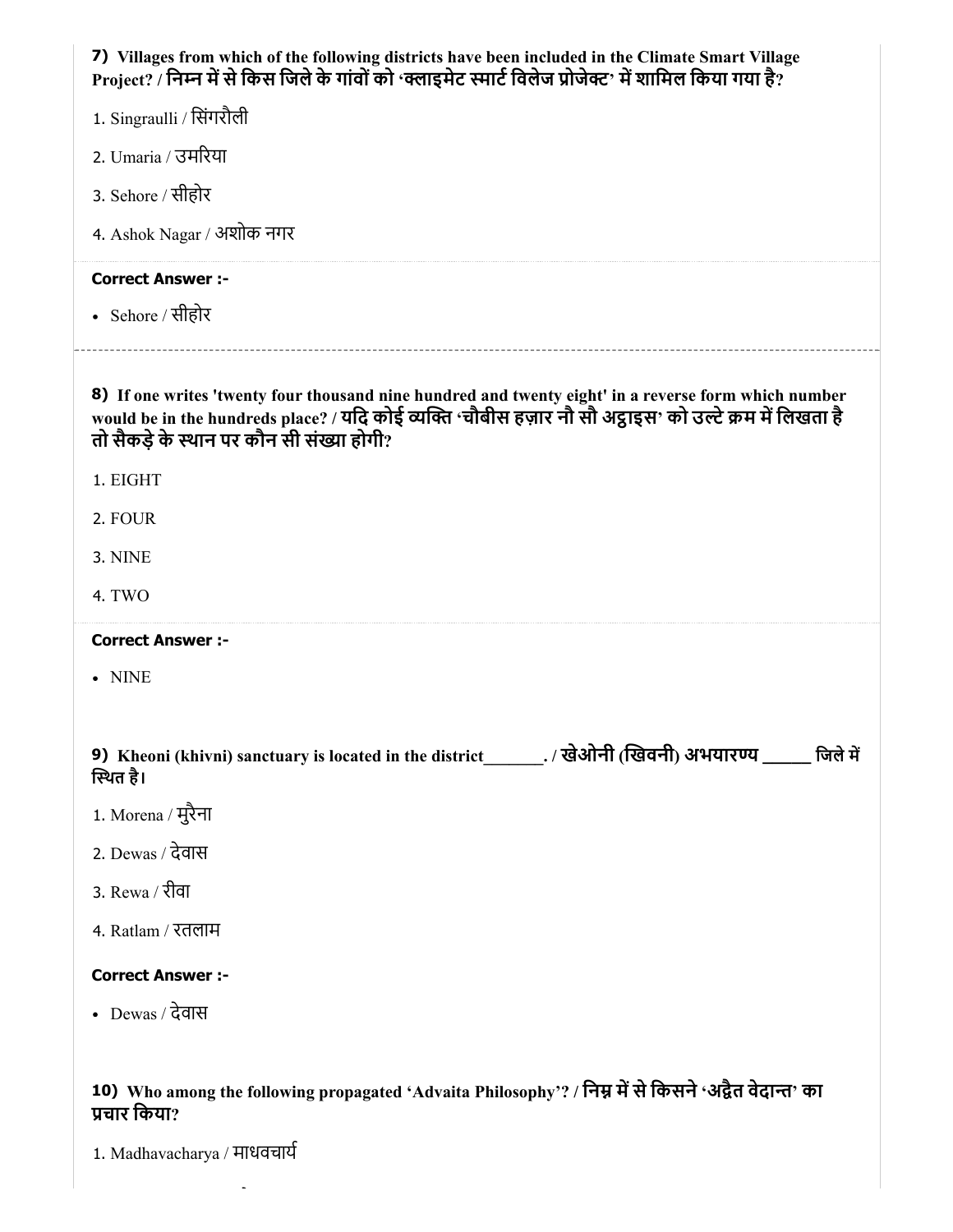- 2. Gautam Buddha / गौतम बु
- 3. Ramanujacharya / रामानुजाचाय
- 4. Shankaracharya / शंकराचाय

#### Correct Answer :-

Shankaracharya / शंकराचाय

# 11) Who argued on behalf of India in the Kulbhushan Jadhav case? / कुलभूषण जाधव मामले में भारत की ओर से किसने तर्क दिया?

- 1. Harish Salve / हरीश साल्वे
- 2. Mulkul Rohatgi / मुल्कल रोहतगी
- 3. Arvind Datar / अरिवंद दातार
- 4. KK Venugopal / के के वेणुगोपाल

### Correct Answer :-

• Harish Salve / हरीश साल्वे

# 12) The term 'Googly' is associated with / शब्द 'गूगली' इससे संबंधित है

- 1. Athletics / एथलेटिक्स
- 2. Cricket / िकेट
- 3. Football / फुटबॉल
- 4. Badminton / बैडिमंटन

#### Correct Answer :-

• Cricket / क्रिकेट

# 13) Who was the first Indian to become member of British Parliament / ब्रिटिश संसद के सदस्य बनने वाले थम भारतीय कौन थे?

- 1. D.N.Wacha / डी.एन.वाचा
- 2. Surendranath Banerjee / सुरेंद्रनाथ बनर्जी
- 3. Firozshah Mehta / िफरोज़शाह मेहता
- 4. Dadabhai Naoroji / दादाभाई नारोजी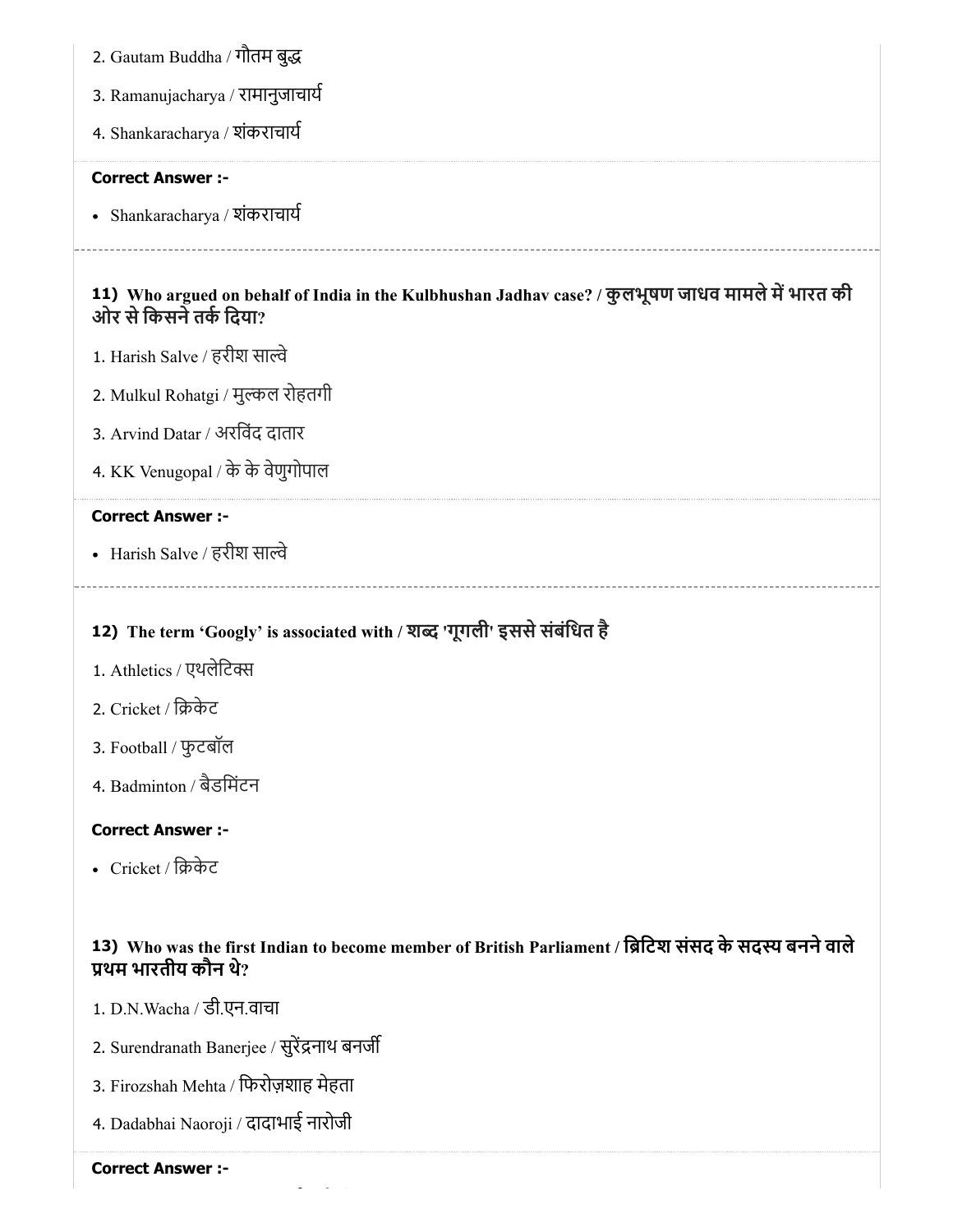14) Who was named as the Chief Minister of Punjab following the victory of the Congress party in the state elections of 2017? / 2017 के राज्य चुनावों में कांग्रेस पार्टी की जीत के बाद किसे पंजाब के मुख्यमंत्री का नाम देिदया गया था?

|  |  | 1. Sukhpal Singh Bhullar / सुखपाल सिंह भुल्लर |
|--|--|-----------------------------------------------|
|  |  |                                               |
|  |  |                                               |

- 2. Captain Amarinder Singh / कप्तान अमरिंदर सिंह
- 3. Charanjit Kaur Bajwa / चरणजीत कौर बाजवा
- 4. Preneet Kaur / िनीत कौर

### Correct Answer :-

• Captain Amarinder Singh / कप्तान अमरिंदर सिंह

15) Who was appointed the 15<sup>th</sup> Attorney General of India on 30<sup>th</sup> June, 2017? / 30 जून, 2017 को भारत के 15<sup>वे</sup> अटॉर्नी जनरल के रूप में किसे नियुक्त किया गया था?

- 1. Soli Sorabjee / सोली सोराबजी
- 2. Ravi Shankar Prasad / रिव शंकर साद
- 3. Mukul Rohatgi / मुकुल रोहतगी
- 4. KK Venugopal / केके वेणुगोपाल

# Correct Answer :-

KK Venugopal / केके वेणुगोपाल

16) B is twice as old as A but twice younger than F. C is half the age of A but twice the age of D. Who is the oldest? / B की आयु A की आयु से दोगुनी है लेकिन F की आयु से दोगुनी कम है।  $\rm C$  की आयु A की आयु से आधी है लेकिन D की आयु से दोगुनी है। सबसे ज्यादा आयु किसकी है?

| $\bullet$ F              |  |  |  |
|--------------------------|--|--|--|
| <b>Correct Answer :-</b> |  |  |  |
| 4. F                     |  |  |  |
| 3. D                     |  |  |  |
| 2. A                     |  |  |  |
| 1. C                     |  |  |  |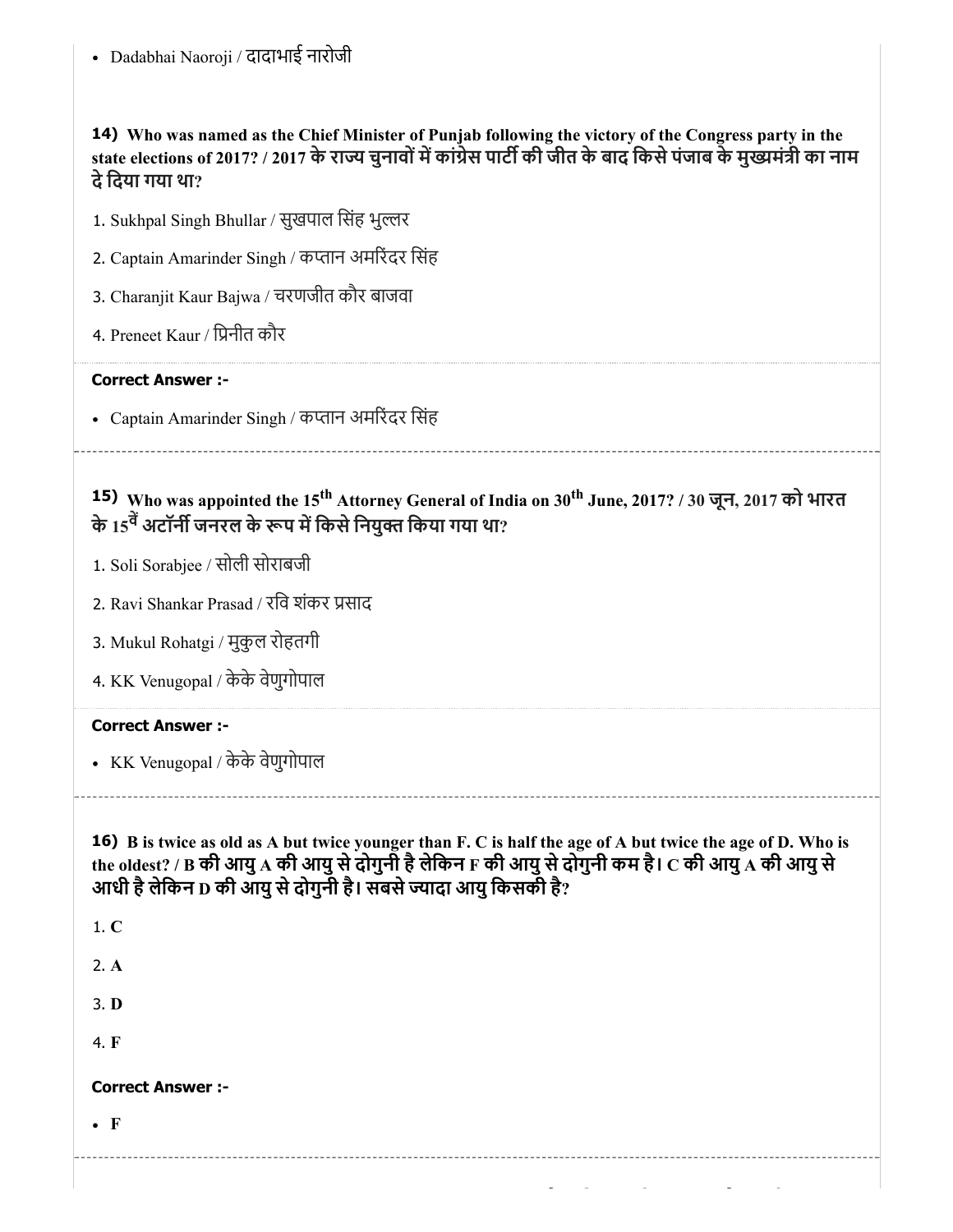# 17) The Preamble of Constitution of India envisages a / भारत के संविधान की प्रस्तावना में इसकी परकना की गई है

- 1. secular democracy / धर्मनिरपेक्ष जनतंत्र
- 2. theocratic state / धर्मतंत्र आधारित देश
- 3. sovereign, democratic, secular and socialist republic / प्रभुता-संपन्न, जनतांत्रिक, धर्मनिरपेक्ष और समाजवादी गणतं
- 4. Monarchy / राजतं

#### Correct Answer :-

• sovereign, democratic, secular and socialist republic / प्रभुता-संपन्न, जनतांत्रिक, धर्मनिरपेक्ष और समाजवादी गणतं

18) The President Rule is imposed in a State when / किसी राज्य में राष्ट्रपति शासन तब लागू किया जाता है, जब

- 1. there is police firing / पुलिस की ओर से गोलीबारी हुई हो
- 2. there is breakdown of Constitutional machinery / संवैधानिक तंत्र असफल हो गया हो
- 3. the governor becomes disloyal to the centre / राज्यपाल केंद्र के प्रति निष्ठाहीन बन जाएँ
- 4. the Chief minister misbehaves / मुख्य मंत्री गलत बर्ताव करे

#### Correct Answer :-

- there is breakdown of Constitutional machinery / संवैधानिक तंत्र असफल हो गया हो

# 19) The standard meridian of India passes through / भारत का मानक मध्याह्न यहां से होकर गुजरता है

- 1. Ujjain / उज्जैन
- 2. Singrauli / िसंगरौली
- 3. Durg / दुग
- 4. Bhopal / भोपाल

#### Correct Answer :-

Singrauli / िसंगरौली

20) Cherrapunji, famous for receiving the highest annual rainfall in India is located in which state? / भारत में सर्वाधिक वार्षिक वर्षा प्राप्त करने के लिए प्रसिद्ध चेरापूंजी, किस राज्य में स्थित है?

1. Tripura / िपुरा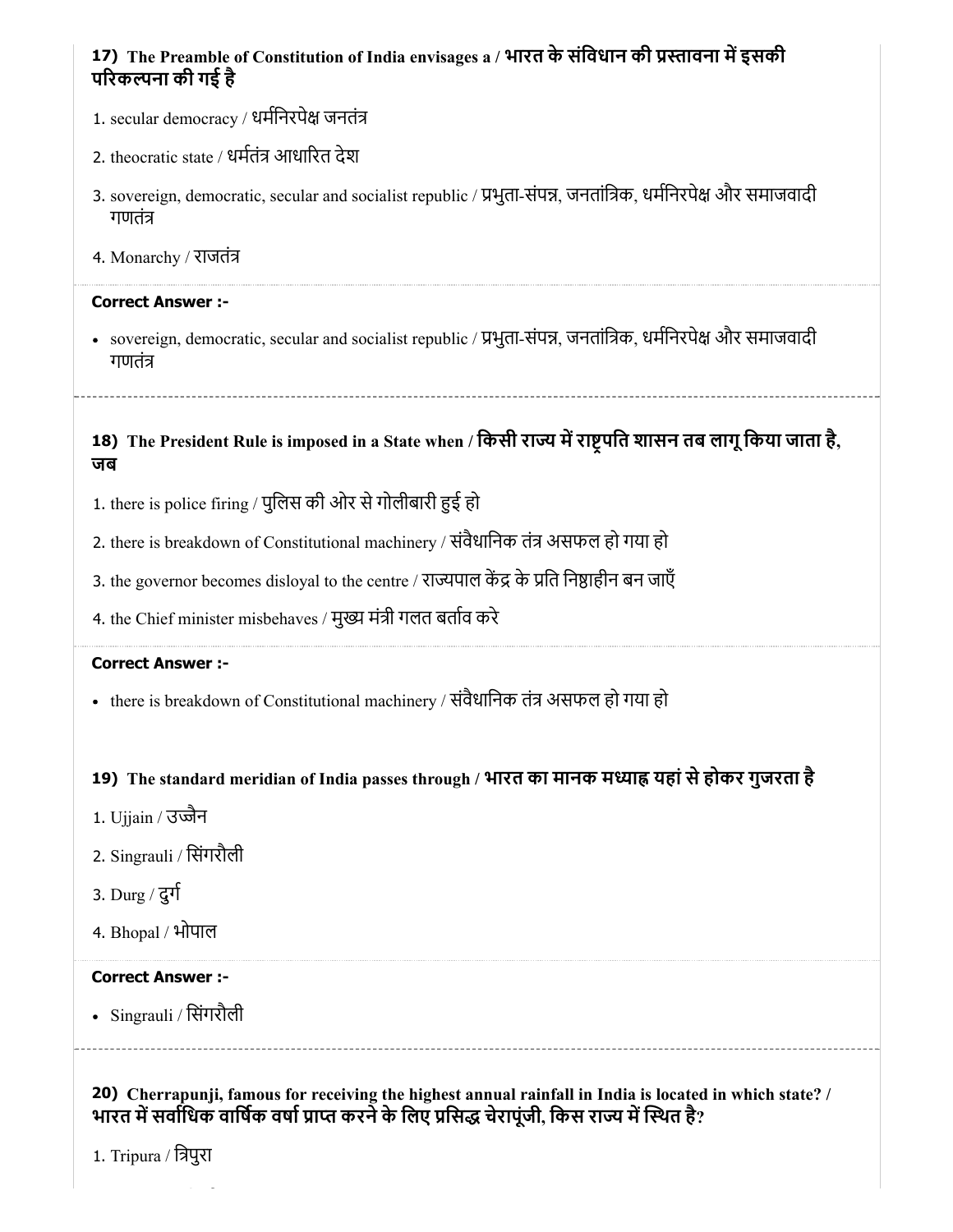- 2. Mizoram / िमज़ोरम
- 3. Sikkim / सिक्किम
- 4. Meghalaya / मेघालय

### Correct Answer :-

Meghalaya / मेघालय

# 21) "Sharad Joshi Award" is given in which of these fields? / 'शरद जोशी पुरस्कार' निम्न में से किस क्षेत्र मे दान िकया जाता है?

- 1. Essays, Memoirs, Satire Writing / निबंध, संस्मरण, व्यंग लेखन
- 2. Poetry / काय
- 3. Classical Music / शास्त्रीय संगीत
- 4. Visual Art / विजुअल आर्ट

#### Correct Answer :-

• Essays, Memoirs, Satire Writing / निबंध, संस्मरण, व्यंग लेखन

# 22) Eklavaya Award is given to / एकलव्य पुरस्कार किसे दिया जाता है?

- 1. Junior players / जूिनयर खलाड़ी
- 2. Trainers / प्रशिक्षक
- 3. Senior players / सीिनयर खलाड़ी
- 4. Coaches / कोच

# Correct Answer :-

Junior players / जूिनयर खलाड़ी

# 23) Ratapani dam is located in\_. / रातापानी बांध \_\_\_\_\_\_\_ में स्थित है।

- 1. Morena District / मुरैना िजले
- 2. Dhar District / धार िजले
- 3. Raisen District / रायसेन िजले
- 4. Ratlam District / रतलाम िजले

#### Correct Answer :-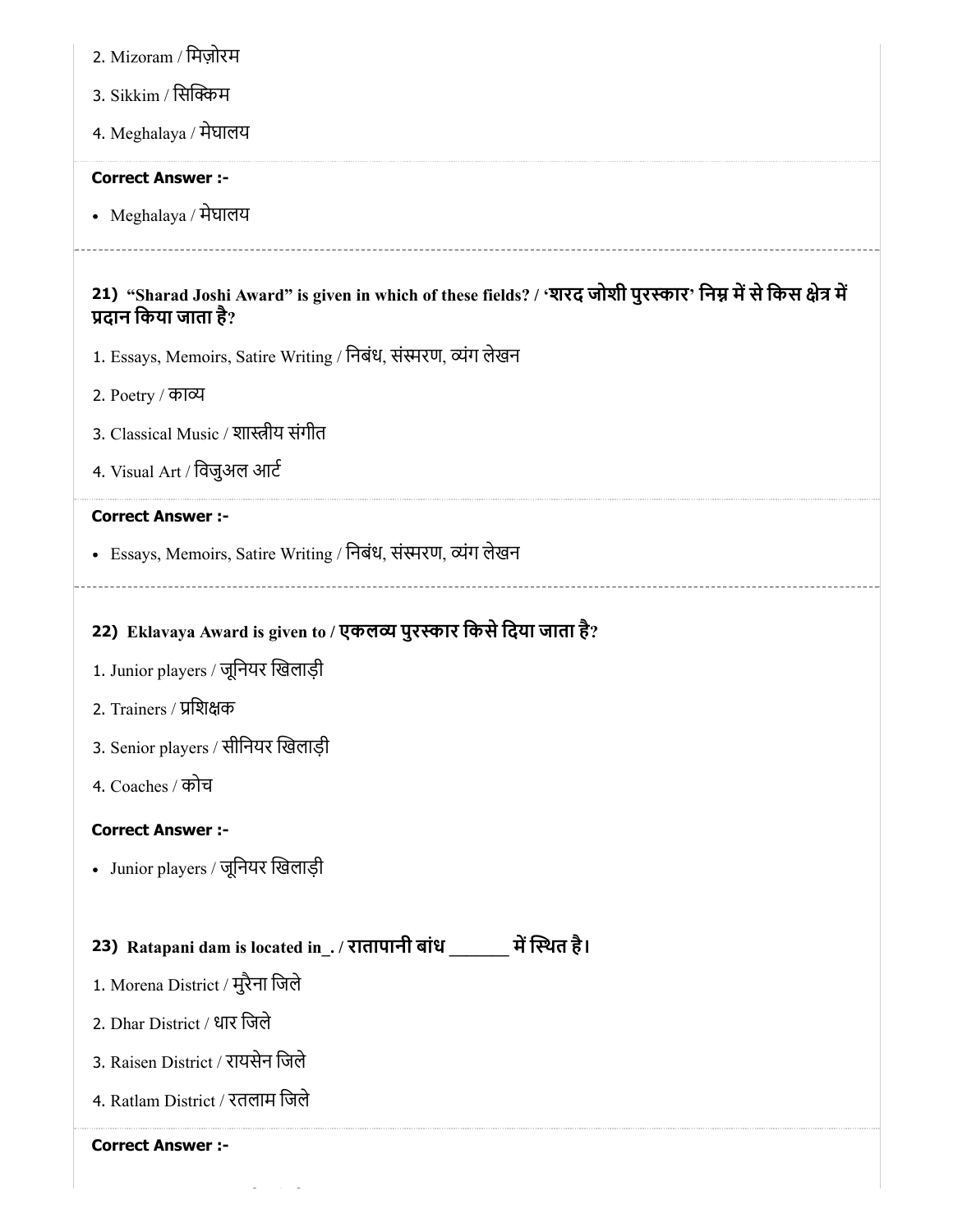# - Raisen District / रायसेन जिले

| 24) In throwing of two dice, what is the probability of getting a total less than 4? / दो पांसों को एक साथ<br>फेंकने पर, कुल नंबर 4 से कम आने की कितनी प्रायिकता है? |
|----------------------------------------------------------------------------------------------------------------------------------------------------------------------|
| 1<br>1 <sup>18</sup>                                                                                                                                                 |
| $\mathbf{1}$<br>2.12                                                                                                                                                 |
| $\frac{1}{3}$                                                                                                                                                        |
| $\overline{9}$<br>4.                                                                                                                                                 |
| <b>Correct Answer :-</b>                                                                                                                                             |
| 1<br>12                                                                                                                                                              |
| 25) Find the odd one out: / एक विषम ज्ञात कीजिए:                                                                                                                     |
|                                                                                                                                                                      |
| 1.99                                                                                                                                                                 |
| 2.126                                                                                                                                                                |
| 3.109                                                                                                                                                                |
| 4.45                                                                                                                                                                 |
| <b>Correct Answer :-</b>                                                                                                                                             |
| $-109$                                                                                                                                                               |
|                                                                                                                                                                      |
| 26) Complete the series choosing the missing number: / लुप्त संख्या चुनकर श्रृंखला को पूरा कीजिए:                                                                    |
| $2, 5, 9, 19, 37, \underline{\hspace{2.5cm}}$                                                                                                                        |
| 1.74                                                                                                                                                                 |
| 2.76<br>3.73                                                                                                                                                         |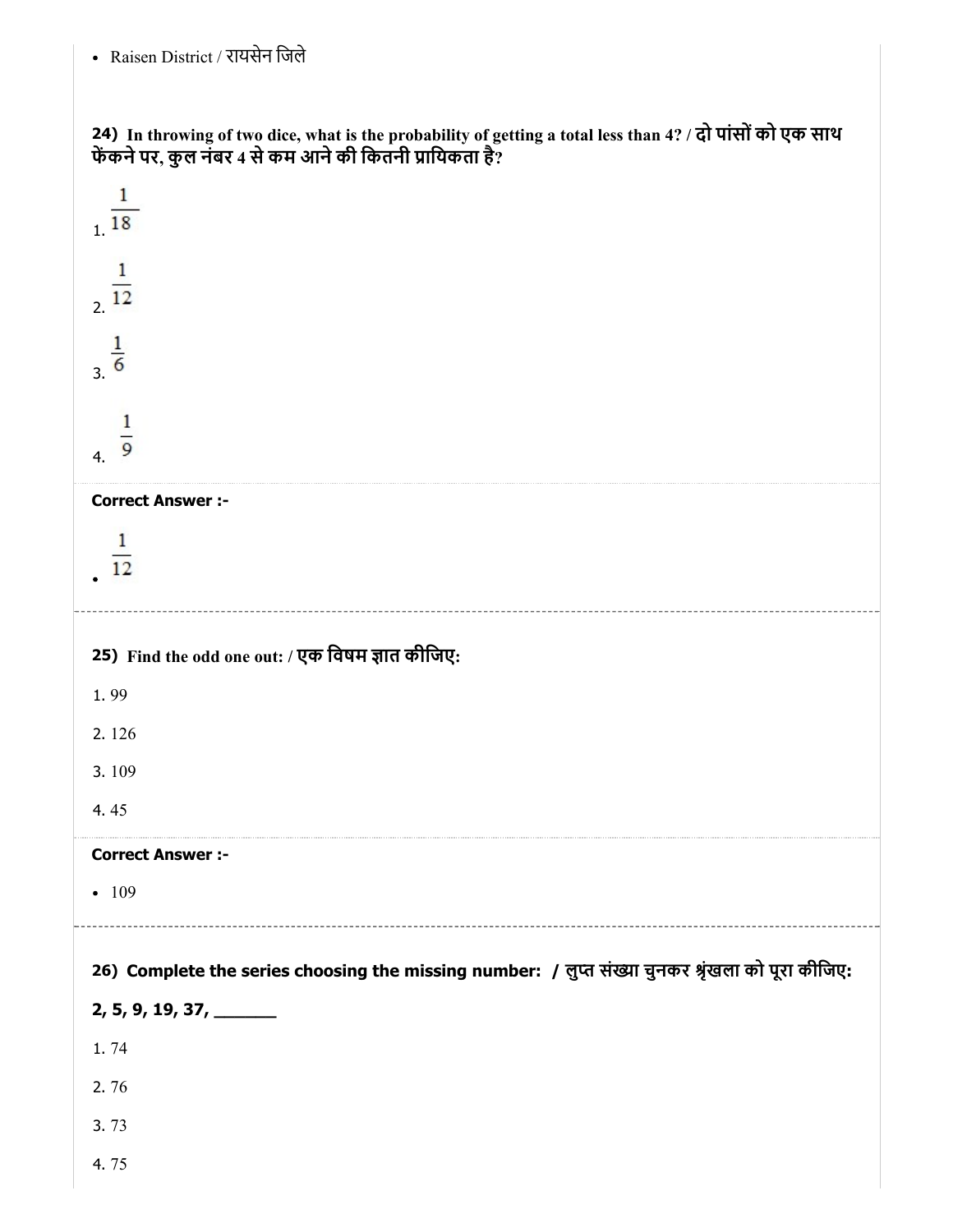| <b>Correct Answer :-</b>                                                                                                                                                                                                                 |
|------------------------------------------------------------------------------------------------------------------------------------------------------------------------------------------------------------------------------------------|
| • 75                                                                                                                                                                                                                                     |
|                                                                                                                                                                                                                                          |
| 27) Complete the series choosing the missing number: / लुप्त संख्या चुनकर श्रृंखला को पूरा कीजिए:                                                                                                                                        |
| 4, 10, 32, 244                                                                                                                                                                                                                           |
| 1.24                                                                                                                                                                                                                                     |
| 2.37                                                                                                                                                                                                                                     |
| 3.28                                                                                                                                                                                                                                     |
| 4.30                                                                                                                                                                                                                                     |
| <b>Correct Answer :-</b>                                                                                                                                                                                                                 |
| $\bullet$ 28                                                                                                                                                                                                                             |
|                                                                                                                                                                                                                                          |
| 28) Complete the series choosing the missing number: / लुप्त संख्या चुनकर श्रृंखला को पूरा कीजिए:                                                                                                                                        |
| $2, 3, 8, 63, \underline{\hspace{1cm}}$                                                                                                                                                                                                  |
| 1.3008                                                                                                                                                                                                                                   |
| 2.3968                                                                                                                                                                                                                                   |
| 3.1998                                                                                                                                                                                                                                   |
| 4.1038                                                                                                                                                                                                                                   |
| <b>Correct Answer :-</b>                                                                                                                                                                                                                 |
| • 3968                                                                                                                                                                                                                                   |
| 29) Select the option that is true about the Statements and Conclusions given:<br><b>Statements:</b><br>Some tables are fables<br>All fables are cables<br><b>Conclusions:</b><br>I. All tables are cables<br>II. Some tables are cables |
| / उस विकल्प का चयन कीजिए जोकि दिए गए कथनों और निष्कर्षों के बारे में सही है:<br>कथन:<br>कुछ टेबल फेबल हैं                                                                                                                                |
| सभी फेबल केबल हैं<br>निष्कर्ष:                                                                                                                                                                                                           |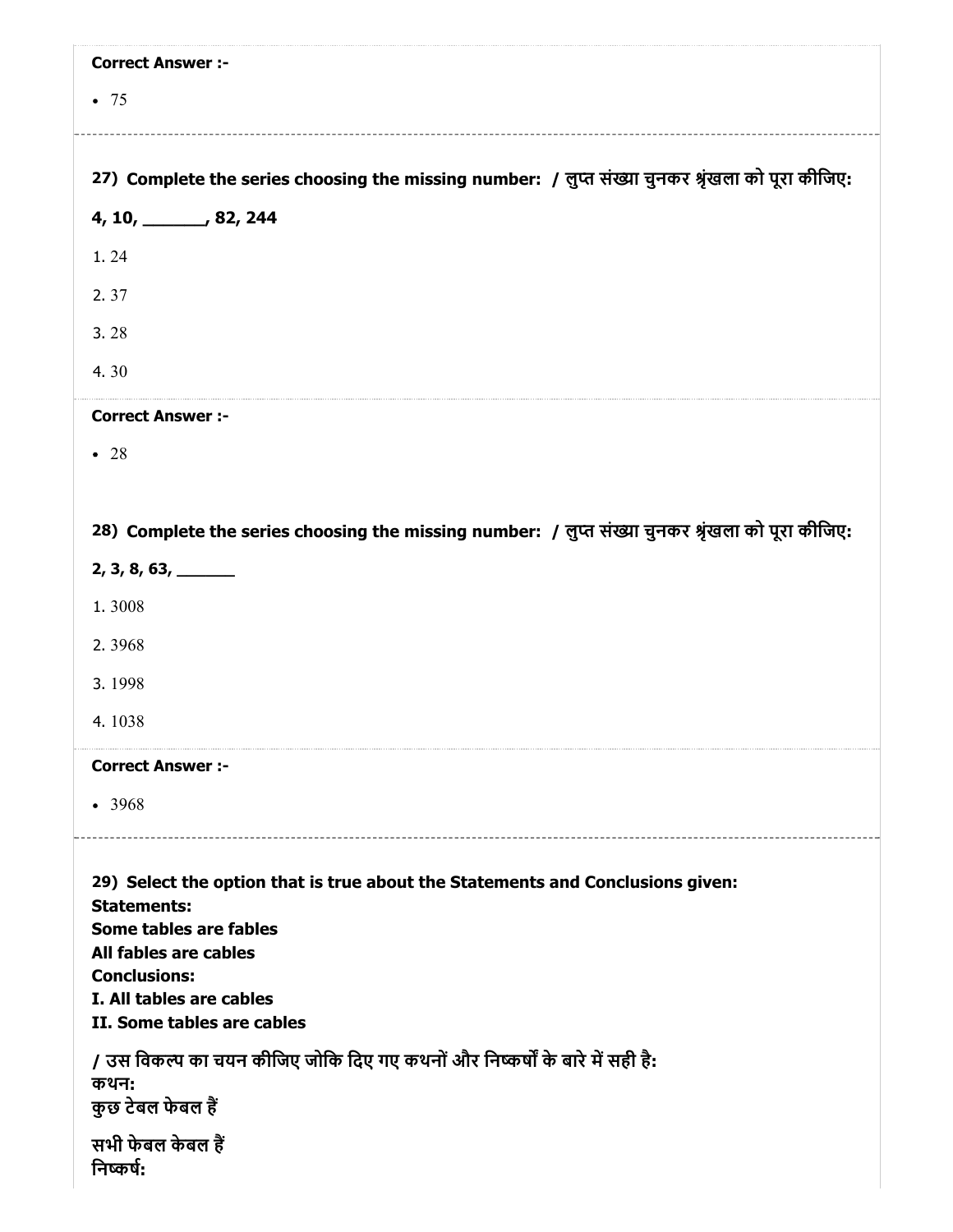# I. सभी टेबल केबल ह II. कुछ टेबल केबल ह

1. both conclusion I and II follows / निष्कर्ष I और II दोनों अनुसरण करते हैं

2. only conclusion I follows / केवल निष्कर्ष I अनुसरण करता है

3. only conclusion II follows / केवल निष्कर्ष II अनुसरण करता है

4. neither conclusion I nor conclusion II follows / न ही निष्कर्ष I और न ही निष्कर्ष II अनुसरण करते हैं

# Correct Answer :-

• only conclusion II follows / केवल निष्कर्ष II अनुसरण करता है

# 30) Find the odd one out: / एक विषम ज्ञात कीजिए:

- 1. windshields
- 2. car
- 3. wheels
- 4. bonnet

# Correct Answer :-

• car

# 31) If BANGALORE is coded YZMTZOLIV, then how is KOLKATA coded? / यिद BANGALORE को YZMTZOLIV से कोडित किया जाता है, तो KOLKATA को कैसे कोडित किया जायेगा?

- 1. PLOPYGY
- 2. PLOPZGZ
- 3. PLOPZDZ
- 4. QLOPZGZ

# Correct Answer :-

PLOPZGZ

32) The series given below contains a sequence of numbers. Identify the incorrect

combination: / नीचे दी गई श्रृंखला में, संख्याओं का एक क्रम उपस्थित हैं। गलत संयोजन पहचानिए:

1, 3, 7, 15, 31, 62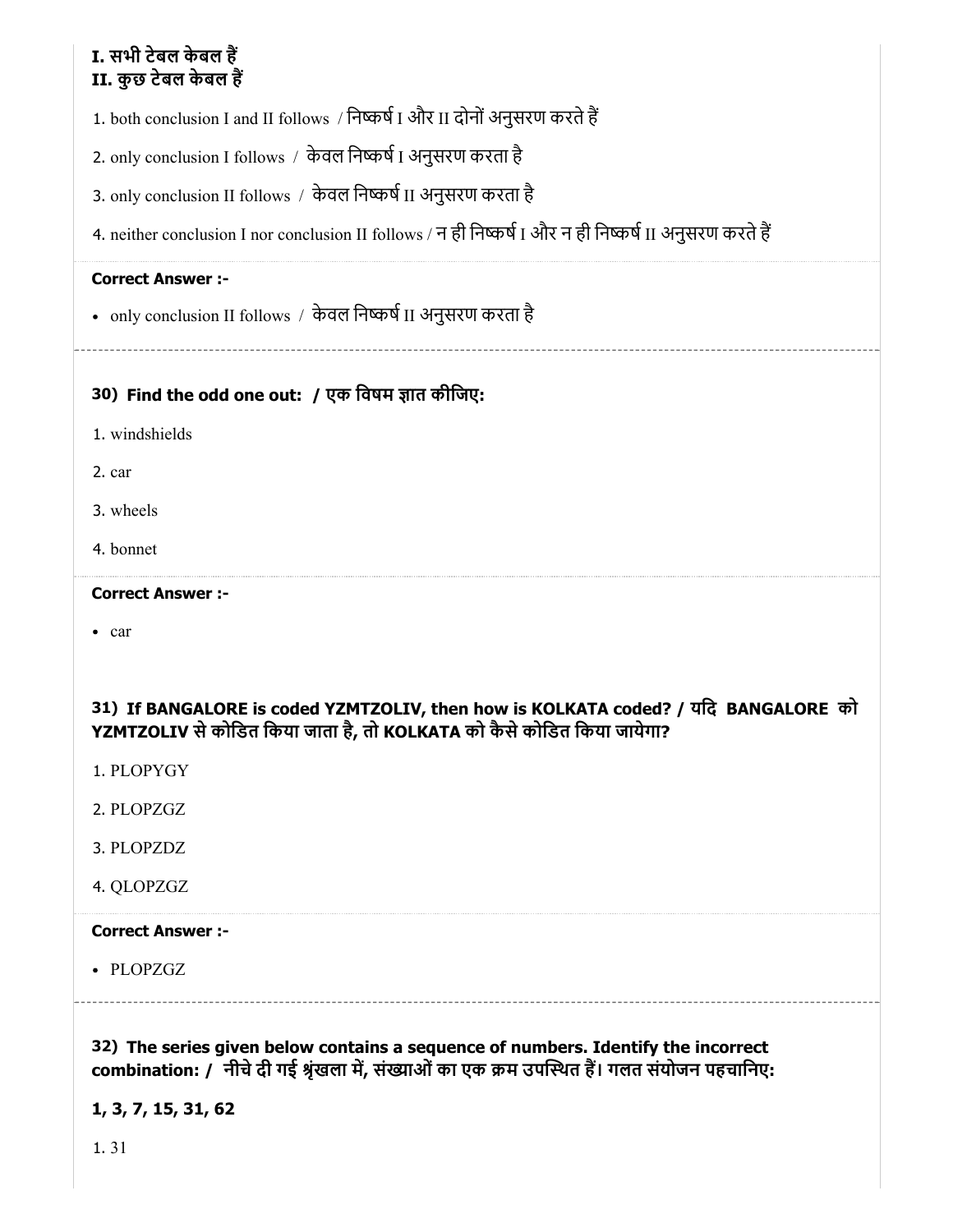| 2.7                                                                                                                                                                                                        |
|------------------------------------------------------------------------------------------------------------------------------------------------------------------------------------------------------------|
| 3.15                                                                                                                                                                                                       |
| 4.62                                                                                                                                                                                                       |
| <b>Correct Answer :-</b>                                                                                                                                                                                   |
| $\bullet$ 62                                                                                                                                                                                               |
| 33) The series given below contains a sequence of numbers. Identify the incorrect<br>combination: / नीचे दी गई श्रृंखला में, संख्याओं का एक क्रम उपस्थित हैं। गलत संयोजन पहचानिए:                          |
| 216, 345, 512, 729, 1000                                                                                                                                                                                   |
| 1.1000                                                                                                                                                                                                     |
| 2.345                                                                                                                                                                                                      |
| 3.216                                                                                                                                                                                                      |
| 4.512                                                                                                                                                                                                      |
| <b>Correct Answer :-</b>                                                                                                                                                                                   |
| $-345$                                                                                                                                                                                                     |
| 34) If KIRAN is coded LJSBO, then how is SRIKANT coded? / यदि KIRAN को LJSBO से कोडित<br>किया जाता है, तो SRIKANT को कैसे कोडित किया जायेगा?                                                               |
| 1. TQJ L BOU                                                                                                                                                                                               |
| 2. TSJLBMU                                                                                                                                                                                                 |
| 3. TSJLBOV                                                                                                                                                                                                 |
| 4. TSJLBOU                                                                                                                                                                                                 |
| <b>Correct Answer :-</b>                                                                                                                                                                                   |
| <b>TSJLBOU</b>                                                                                                                                                                                             |
| 35) If <i>PRINCIPALITY</i> coded <i>INPRPACITYLI</i> , then how is <i>COMPUTATIONS</i> coded? ? / यदि<br>PRINCIPALITY को INPRPACITYLI से कोडित किया जाता है, तो COMPUTATIONS को कैसे कोडित किया<br>जायेगा? |

1. *MPOCATUTNSIO*

2. *MPCOATTUNSIO*

3. *MPCOATUTNSOI*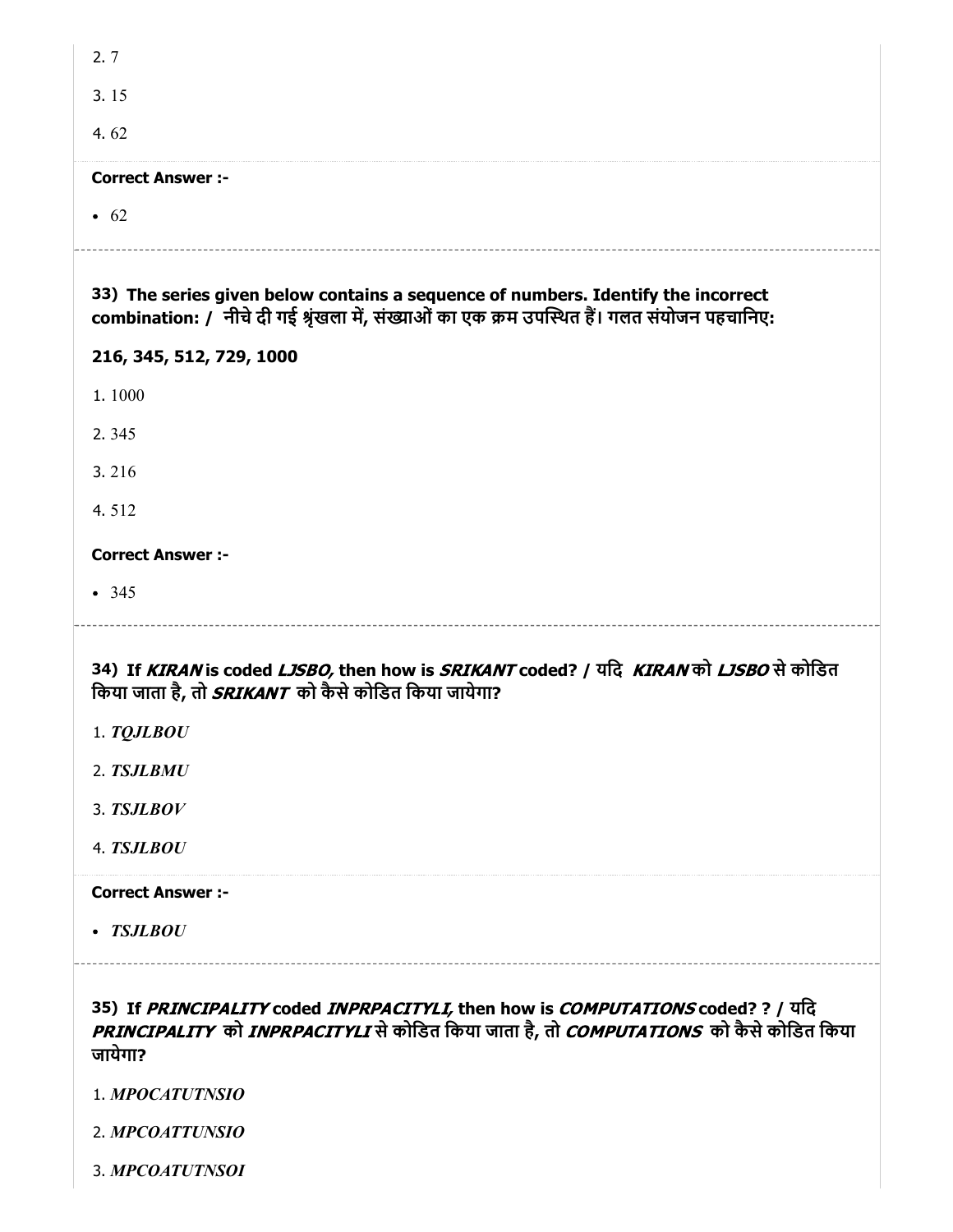|  |  |  |  |  | 4. <i>MPCOATUTNSIO</i> |
|--|--|--|--|--|------------------------|
|--|--|--|--|--|------------------------|

#### Correct Answer :-

*MPCOATUTNSIO*

36) Select the option that is true about the Statements and Conclusions given: Statements: All coins are pens Some books are pens Conclusions: I. Some coins are books II. Some books are coins

/ उस विकल्प का चयन कीजिए जोकि दिए गए कथनों और निष्कर्षों के बारे में सही है : कथन: सभी सिक्के पेन हैं

कुछ पुस्तकें पेन हैं निष्कर्ष: I. कुछ सिक्के पुस्तकें हैं II. कुछ पुस्तकें सिक्के हैं

1. both conclusion I and II follows / निष्कर्ष I और II दोनों अनुसरण करते हैं

2. only conclusion I follows / केवल निष्कर्ष I अनुसरण करता है

3. only conclusion II follows / केवल निष्कर्ष II अनुसरण करता है

4. neither conclusion I nor conclusion II follows / न ही निष्कर्ष I और न ही निष्कर्ष II अनुसरण करते हैं

#### Correct Answer :-

• neither conclusion I nor conclusion II follows / न ही निष्कर्ष I और न ही निष्कर्ष II अनुसरण करते हैं

37) Select the option that is true about the Statements and Conclusions given: Statements: Some wagons are cars All mopeds are wagons Conclusions: I. Some mopeds are cars II. All wagons are mopeds / उस विकल्प का चयन कीजिए जोकि दिए गए कथनों और निष्कर्षों के बारे में सही है : कथन: कुछ वैगन कार ह

सभी मोपेड वैगन ह निष्कर्ष $\cdot$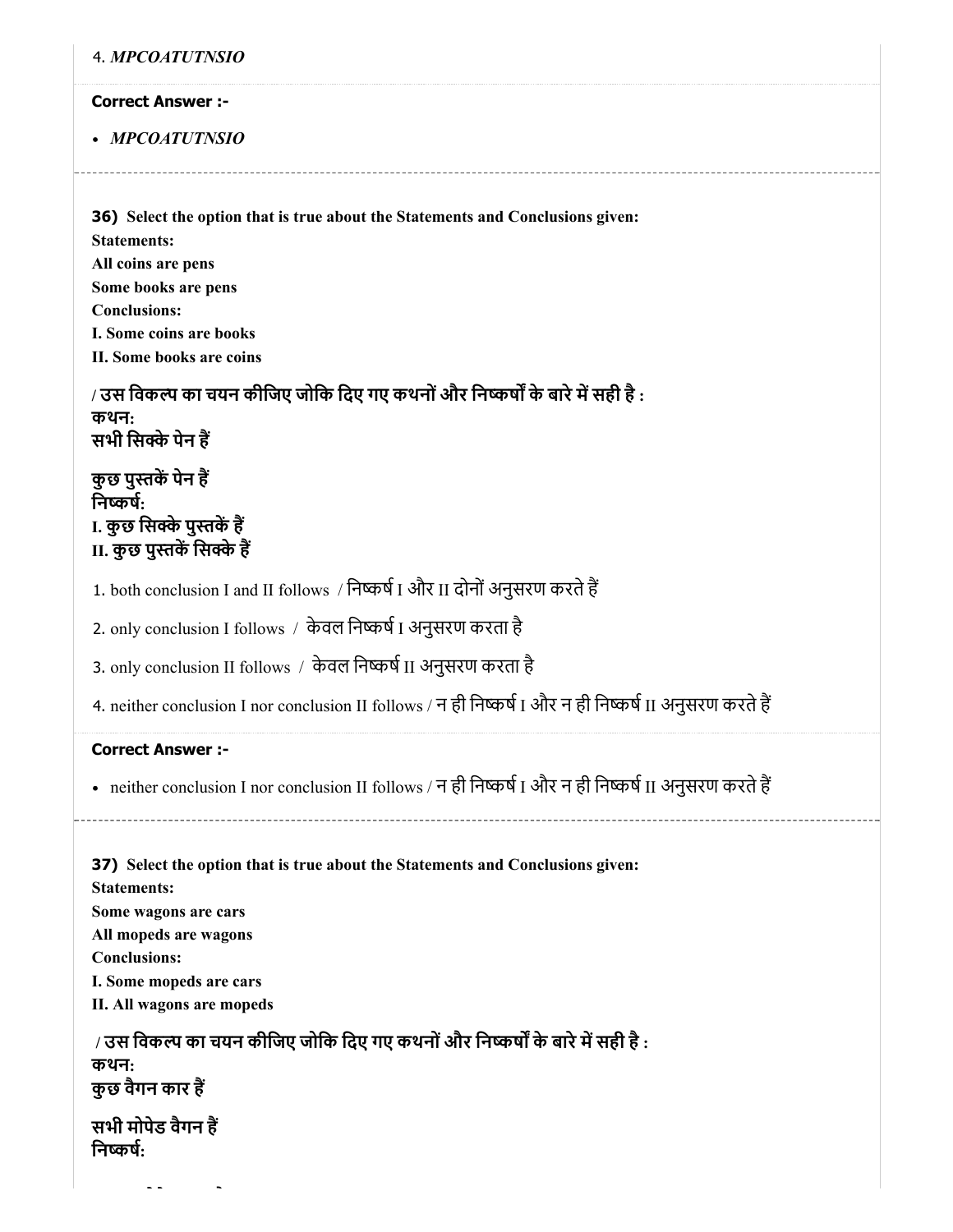# I. कुछ मोपेड कार ह II. सभी वैगन मोपेड ह

1. both conclusion I and II follows / निष्कर्ष I और II दोनों अनुसरण करते हैं

2. only conclusion I follows / केवल निष्कर्ष I अनुसरण करता है

3. only conclusion II follows / केवल निष्कर्ष II अनुसरण करता है

4. neither conclusion I nor conclusion II follows / न ही निष्कर्ष I और न ही निष्कर्ष II अनुसरण करते हैं

### Correct Answer :-

• neither conclusion I nor conclusion II follows / न ही निष्कर्ष I और न ही निष्कर्ष II अनुसरण करते हैं

38) Select the option that is true about the Statements and Conclusions given: Statements: No child is a monster All children are surgeons Conclusions: I. Some surgeons are not monsters

II. Some surgeons are children

/ उस विकल्प का चयन कीजिए जोकि दिए गए कथनों और निष्कर्षों के बारे में सही है : कथन: कोई बच्चा राक्षस नहीं है

सभी बच्चे सर्जन हैं निष्कर्ष: I. कुछ सर्जन राक्षस नहीं हैं II. कुछ सजन बचेह

1. both conclusion I and II follows / निष्कर्ष I और II दोनों अनुसरण करते हैं

2. only conclusion I follows / केवल निष्कर्ष I अनुसरण करता है

3. only conclusion II follows / केवल निष्कर्ष II अनुसरण करता है

4. neither conclusion I nor conclusion II follows / न ही निष्कर्ष I और न ही निष्कर्ष II अनुसरण करते हैं

# Correct Answer :-

• both conclusion I and II follows / निष्कर्ष I और II दोनों अनुसरण करते हैं

39) In a certain code language, *iks pir rit* means *fine march night, het its pir* means *every* summer night, iks ptr mos means fine for parking. Which is the word for *march* in that code language? /एक ख़ास कोड भाषा में, iks pir rit का अर्थ fine march night; het its pir का अर्थ every summer night तथा iks ptr mos का अर्थ fine for parking होता है। इस कोड भाषा में march के लिए किस शब्द का इस्तेमाल किया गया है?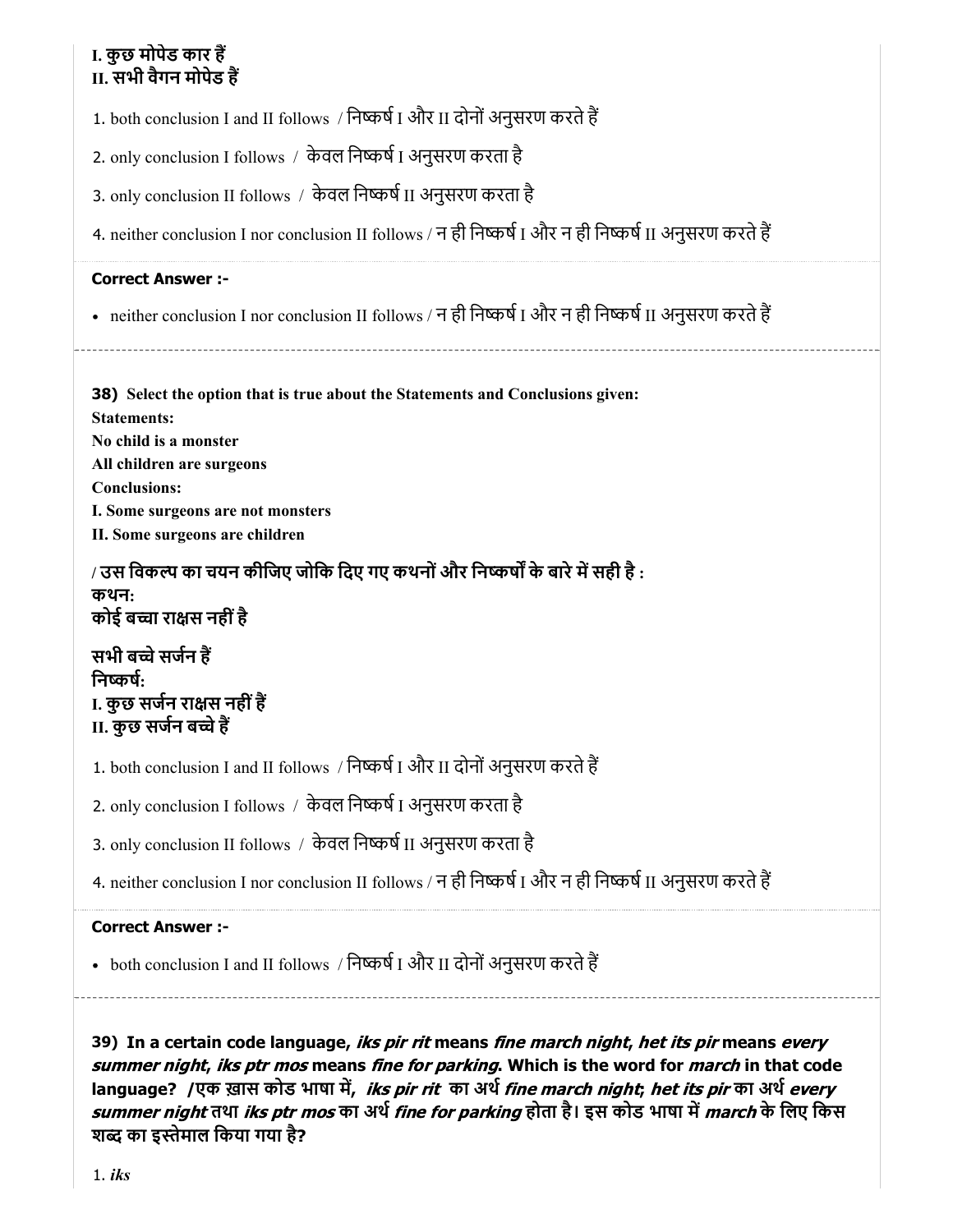| $2. \, \textit{mos}$     |  |
|--------------------------|--|
| $3.$ rit                 |  |
| 4. <i>pir</i>            |  |
| <b>Correct Answer :-</b> |  |
| • rit                    |  |

40) In a certain code language, *bart il arn* means *thrills and frills, hed mik ain* means diamonds are forever, ad ket hed means hard as diamonds, lim arn kelt means rock music thrills, ket kelt lim means hard rock music. Which is the word for mik in that code language? /एक ख़ास कोड भाषा में, bart il arn का अर्थ thrills and frills; hed mik ain का अर्थ diamonds are forever, ad ket hed का अर्थ hard as diamonds, lim arn kelt का अर्थ rock music thrills तथा ket kelt lim का अर्थ hard rock music होता है। इस कोड भाषा में mik के लिए किस शब्द का इस्तेमाल किया गया है?

1. *music*

2. *diamonds*

3. *are or forever*

4. *hard*

Correct Answer :-

*are or forever*

Topic:- Mental Ability and Mental Aptitude

#### 1)

If the following two squares shown below overlap, which one of the following options is formed? / यदि निम्न दो वर्ग अतिव्यापित होते हैं, तो निम्न में से कौन सा एक विकल्प बनता है?





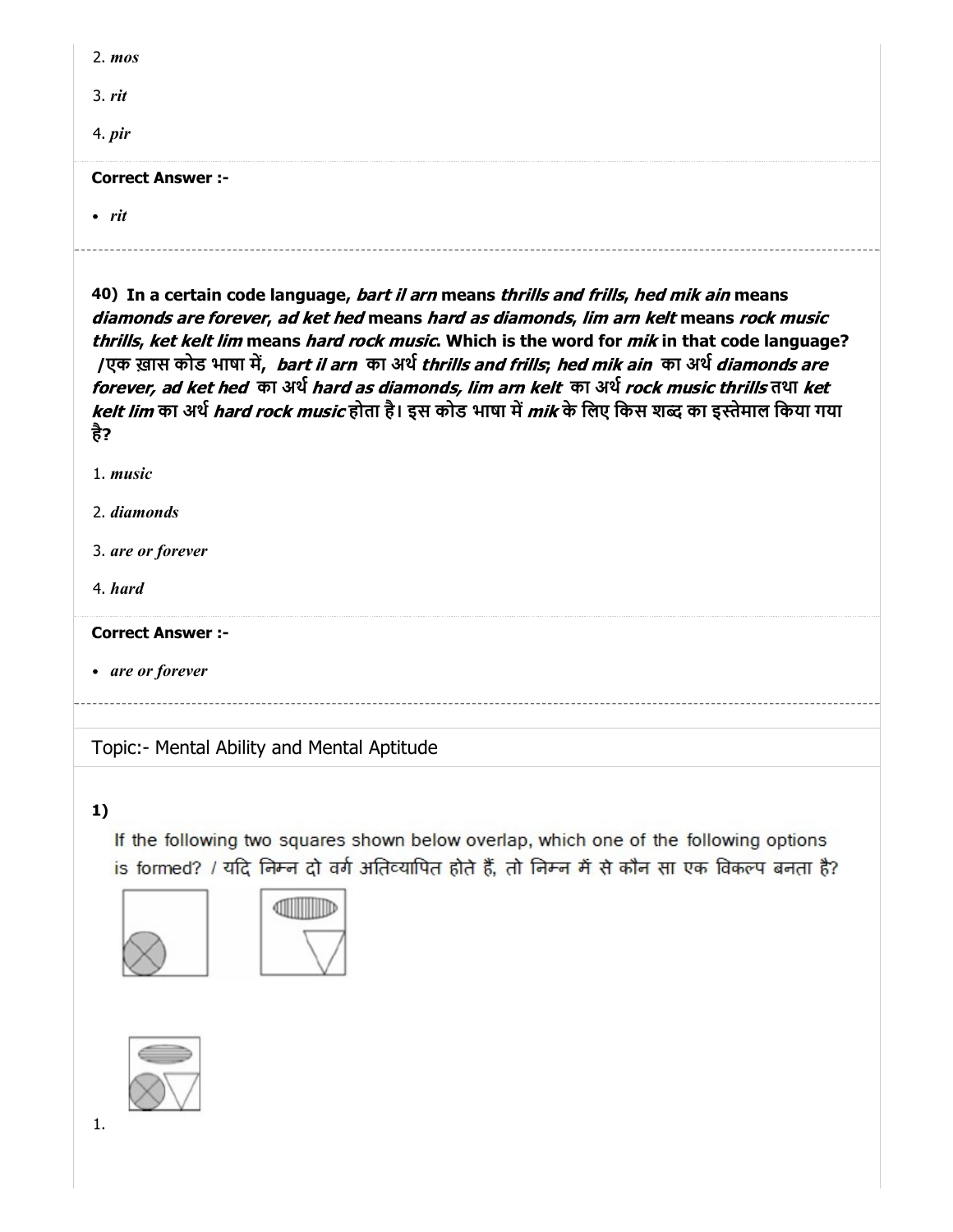





# 4.

3.

### Correct Answer :-



# 2)

 $\bullet$ 

|                        | Which of the following is between $\frac{6}{13}$ and $\frac{7}{15}$ ? / $\frac{6}{13}$ और $\frac{7}{15}$ के बीच में निम्नलिखित में से कौन है? |
|------------------------|-----------------------------------------------------------------------------------------------------------------------------------------------|
| $rac{68}{143}$         |                                                                                                                                               |
| $\frac{31}{65}$<br>2.  |                                                                                                                                               |
| 63<br>136<br>3.        |                                                                                                                                               |
| $\frac{48}{106}$<br>4. |                                                                                                                                               |

Correct Answer :-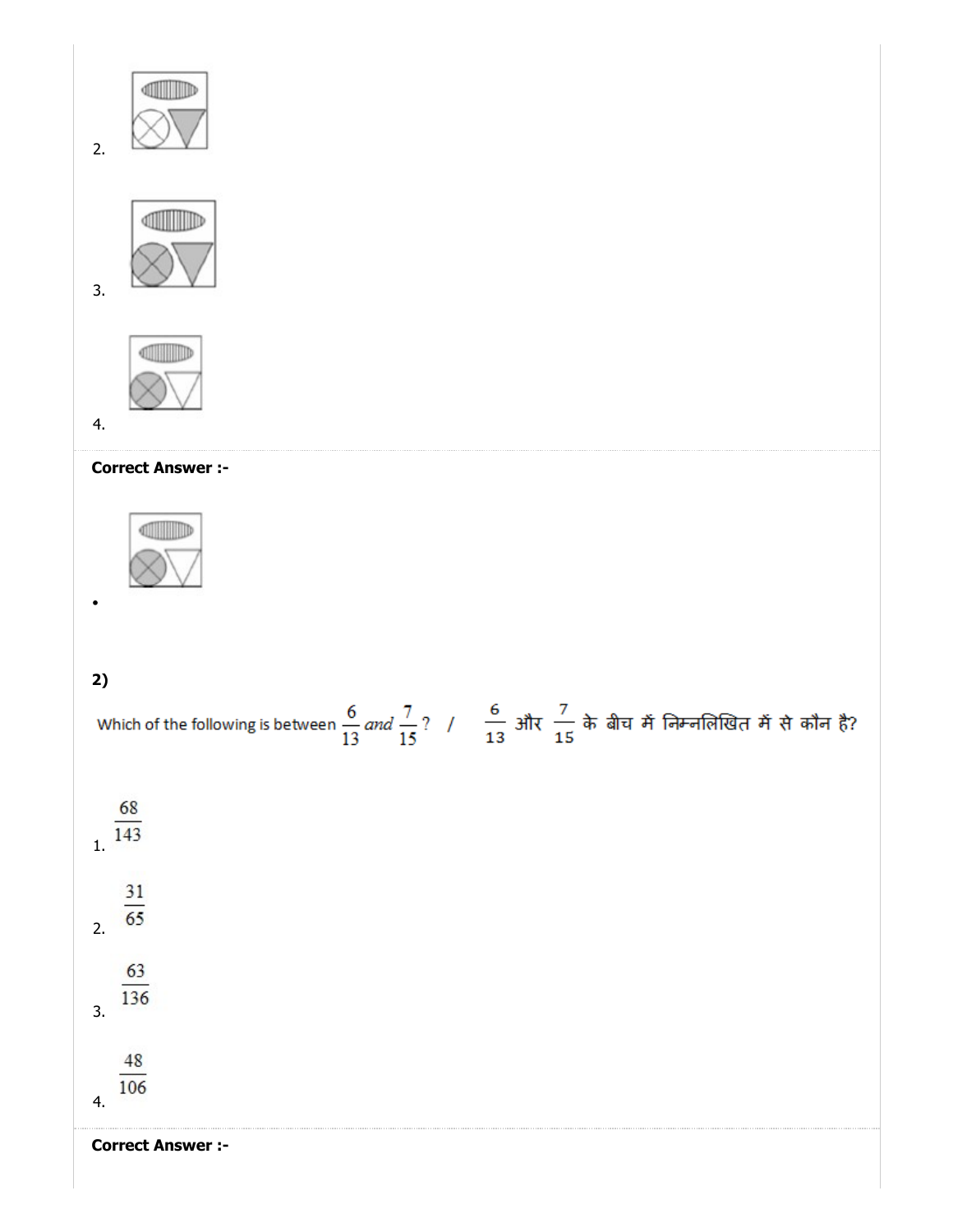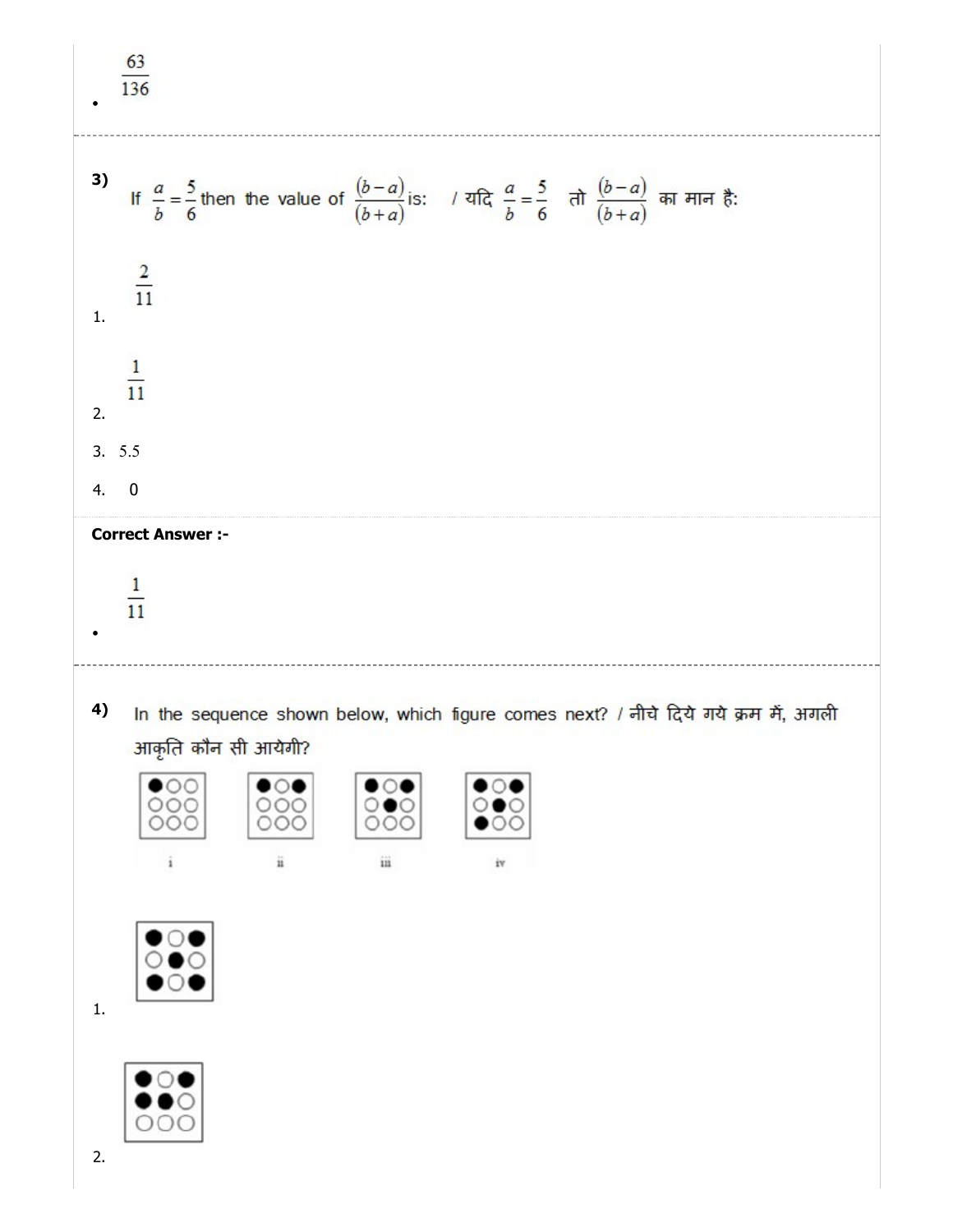

3.



4.

### Correct Answer :-



# 5)

 $\bullet$ 

In the sequence shown below, which figure comes next? / नीचे दिये गये क्रम में, अगली आकृति कौन सी आयेगी?

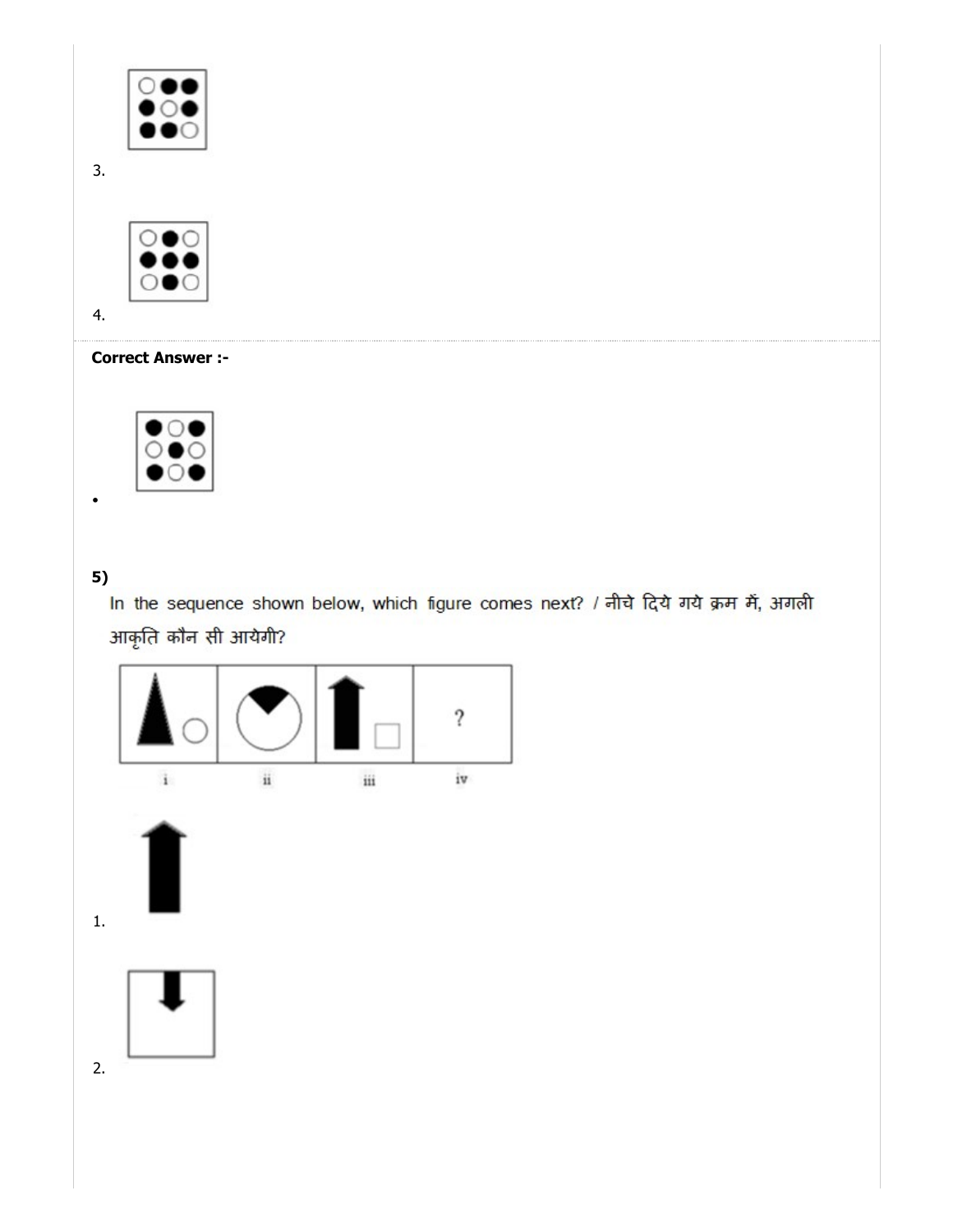| 3.                                                                                                                                                                                                                             |
|--------------------------------------------------------------------------------------------------------------------------------------------------------------------------------------------------------------------------------|
| 4.                                                                                                                                                                                                                             |
| <b>Correct Answer:-</b>                                                                                                                                                                                                        |
| 6)<br>Arrange the fractions $\frac{2}{15}$ , $\frac{3}{10}$ , and $\frac{5}{21}$ in ascending order of magnitude. / शिल्लों $\frac{2}{15}$ , $\frac{3}{10}$ , और<br>$\frac{5}{21}$ को परिमाण के आरोही क्रम में व्यवस्थित करें। |
| $\frac{2}{15}$ , $\frac{5}{21}$ , $\frac{3}{10}$<br>1.                                                                                                                                                                         |
| $\frac{5}{21}$ , $\frac{3}{10}$ , $\frac{2}{15}$                                                                                                                                                                               |
| $\frac{2}{15}$ , $\frac{3}{10}$ , $\frac{5}{21}$<br>3.                                                                                                                                                                         |
| $\frac{3}{10}$ , $\frac{5}{21}$ , $\frac{2}{15}$                                                                                                                                                                               |
| <b>Correct Answer :-</b><br>$\frac{2}{15}$ , $\frac{5}{21}$ , $\frac{3}{10}$                                                                                                                                                   |
|                                                                                                                                                                                                                                |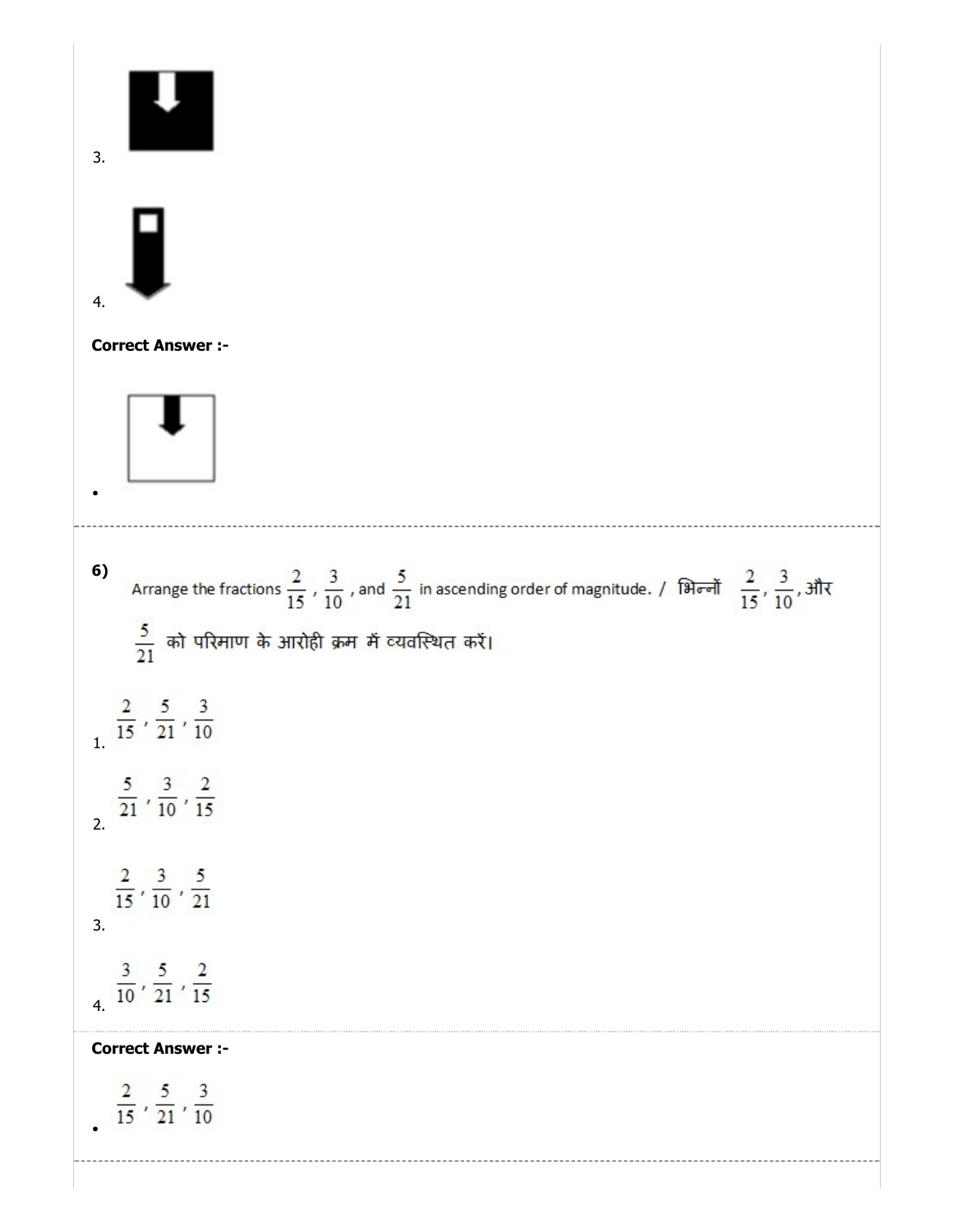| 7) The product of ages of Mohanlal and Sohanlal is 99. If the difference of their ages is 2 then find the<br>age of the elder among the two. / मोहनलाल और सोहनलाल की आयु का गुणनफल 99 है। यदि उनकी आयु का<br>अंतर 2 है तो उन दोनों में से बड़े की आयु ज्ञात करें।                                                                                                                                                                                                                                                   |
|---------------------------------------------------------------------------------------------------------------------------------------------------------------------------------------------------------------------------------------------------------------------------------------------------------------------------------------------------------------------------------------------------------------------------------------------------------------------------------------------------------------------|
| 1.12                                                                                                                                                                                                                                                                                                                                                                                                                                                                                                                |
| 2.10                                                                                                                                                                                                                                                                                                                                                                                                                                                                                                                |
| 3.11                                                                                                                                                                                                                                                                                                                                                                                                                                                                                                                |
| 4.9                                                                                                                                                                                                                                                                                                                                                                                                                                                                                                                 |
| <b>Correct Answer :-</b>                                                                                                                                                                                                                                                                                                                                                                                                                                                                                            |
| $\bullet$ 11                                                                                                                                                                                                                                                                                                                                                                                                                                                                                                        |
| 8) Out of 4000 workers employed by an ancient king to build his monument, 3600 carried the stones<br>from the quarry, while 608 helped in carrying the stones as well as in mounting them. How many helped<br>in mounting the stones alone? / एक प्राचीन राजा द्वारा अपने स्मारक का निर्माण करने के लिये कार्यरत 4000<br>कर्मचारियों में से 3600 खदान से पत्थरों को लाते थे जबकि 608 पत्थरों को ले जाने में और साथ ही उनके स्थापन में<br>सहायता करते थे। उनमें से कितने अकेले पत्थरों के स्थापन में सहायता करते थे? |
| 1.600                                                                                                                                                                                                                                                                                                                                                                                                                                                                                                               |
| 2.400                                                                                                                                                                                                                                                                                                                                                                                                                                                                                                               |
| 3.300                                                                                                                                                                                                                                                                                                                                                                                                                                                                                                               |
| 4. None of the above / उपरोक्त में से कोई नहीं                                                                                                                                                                                                                                                                                                                                                                                                                                                                      |
| <b>Correct Answer :-</b>                                                                                                                                                                                                                                                                                                                                                                                                                                                                                            |
| 400                                                                                                                                                                                                                                                                                                                                                                                                                                                                                                                 |
| 9) At simple interest a sum of money is doubled in 20 years. What is the rate of interest? / साधारण व्याज<br>पर 20 साल में एक दोगुनी राशि दोगुनी हो गई है। ब्याज की दर क्या है?                                                                                                                                                                                                                                                                                                                                     |
| 1.10                                                                                                                                                                                                                                                                                                                                                                                                                                                                                                                |
| 2.20                                                                                                                                                                                                                                                                                                                                                                                                                                                                                                                |
| 3.5                                                                                                                                                                                                                                                                                                                                                                                                                                                                                                                 |
| 4.25                                                                                                                                                                                                                                                                                                                                                                                                                                                                                                                |
| <b>Correct Answer :-</b>                                                                                                                                                                                                                                                                                                                                                                                                                                                                                            |
| $\bullet$ 5                                                                                                                                                                                                                                                                                                                                                                                                                                                                                                         |
| 10)                                                                                                                                                                                                                                                                                                                                                                                                                                                                                                                 |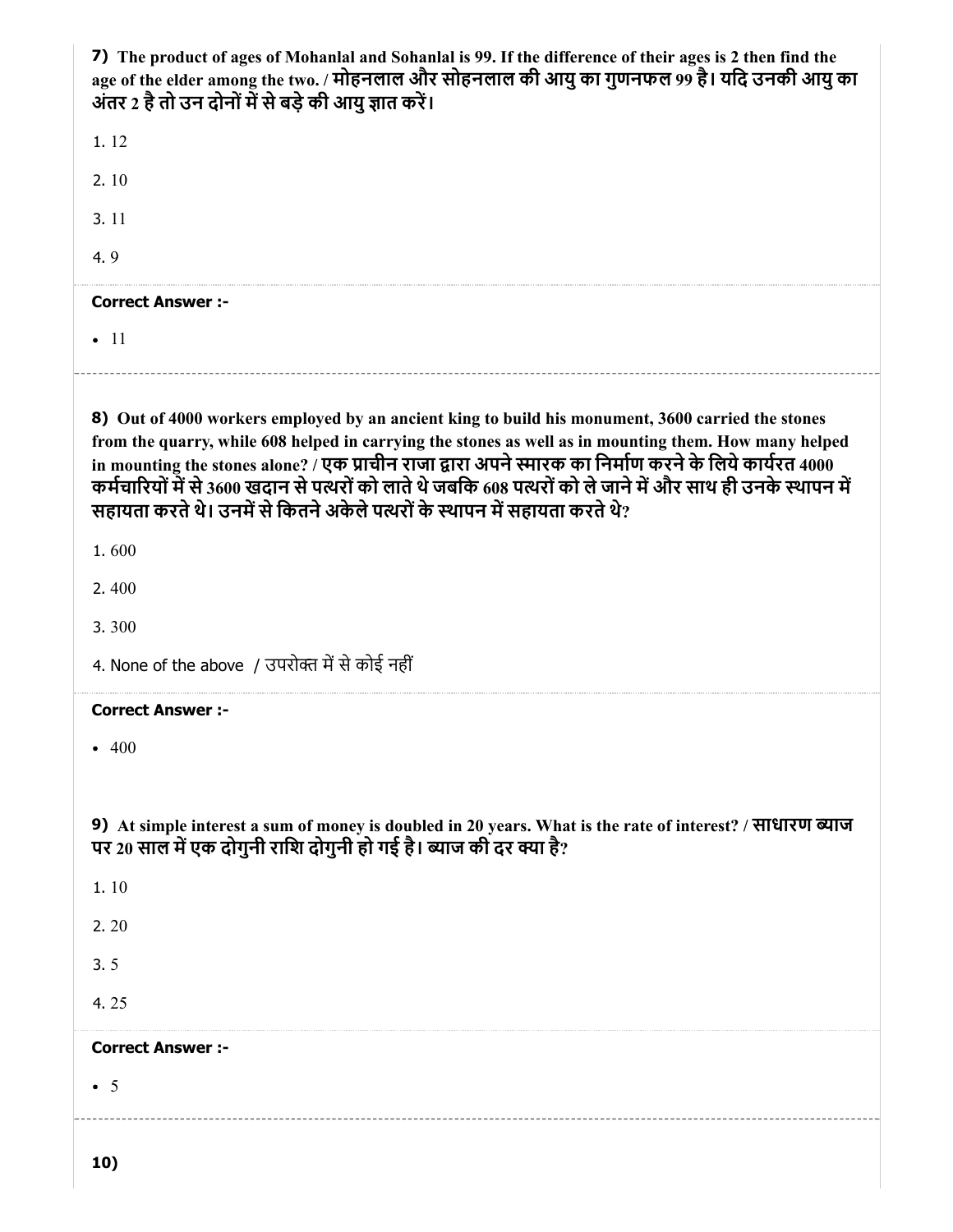| The age of Preeti and Vimal are in the ratio of 3 : 5. After 9 years, the ratio of their ages will become 3 : 4.<br>The present age of Vimal is: / प्रीति और विमल की आयु 3 : 5 के अनुपात में हैं। 9 वर्ष पश्चात, उनकी आयु का<br>अनुपात 3 : 4 हो जाता है। विमल की वर्तमान उम्र है: |
|-----------------------------------------------------------------------------------------------------------------------------------------------------------------------------------------------------------------------------------------------------------------------------------|
| 1. 15 years / 15 वर्ष                                                                                                                                                                                                                                                             |
| 2. 9 years / 9 वर्ष                                                                                                                                                                                                                                                               |
| 3. 18 years / 18 वर्ष                                                                                                                                                                                                                                                             |
| 4. 24 years / 24 वर्ष                                                                                                                                                                                                                                                             |
| <b>Correct Answer :-</b>                                                                                                                                                                                                                                                          |
| • 15 years / 15 $\overline{d}$                                                                                                                                                                                                                                                    |
| 11) If three fifth of a number is 155 more than two fifth of the same number, then the<br>number will be / यदि एक संख्या का 3/5, उसी संख्या के 2/5 से 155 ज़्यादा है। तब वह संख्या होगी:                                                                                          |
| 1.925                                                                                                                                                                                                                                                                             |
| 2.775                                                                                                                                                                                                                                                                             |
| 3.885                                                                                                                                                                                                                                                                             |
|                                                                                                                                                                                                                                                                                   |
| 4.955                                                                                                                                                                                                                                                                             |
| <b>Correct Answer :-</b>                                                                                                                                                                                                                                                          |
| • 775                                                                                                                                                                                                                                                                             |
| 12) Find the difference between the compound interest and simple interest on Rs. 30,625<br>invested at 4% p.a. for 2 years. / 2 वर्षों के लिए 4% प्रतिवर्ष पर निवेशित 30,625 रुपये के चक्रवृद्धि<br>ब्याज और सरल ब्याज के बीच अन्तर ज्ञात करें।                                   |
| 1. Rs. 50 / 50 रुपये                                                                                                                                                                                                                                                              |
| 2. Rs. 49 / 49 रुपये                                                                                                                                                                                                                                                              |
| 3. Rs. 125 / 125 रुपये                                                                                                                                                                                                                                                            |
| 4. Rs. 99 / 99 रुपये                                                                                                                                                                                                                                                              |
| <b>Correct Answer :-</b>                                                                                                                                                                                                                                                          |
| • Rs. 49 / 49 रुपये                                                                                                                                                                                                                                                               |

13) Two friends, A and B start from places X and Y, respectively which are at a distance of 390 km. Find the time taken by them to cross each other, if they are traveling in opposite directions at a speed of 5 kmph and 8 kmph, respectively. / दो दोस्त A और B, क्रमश: स्थानों X और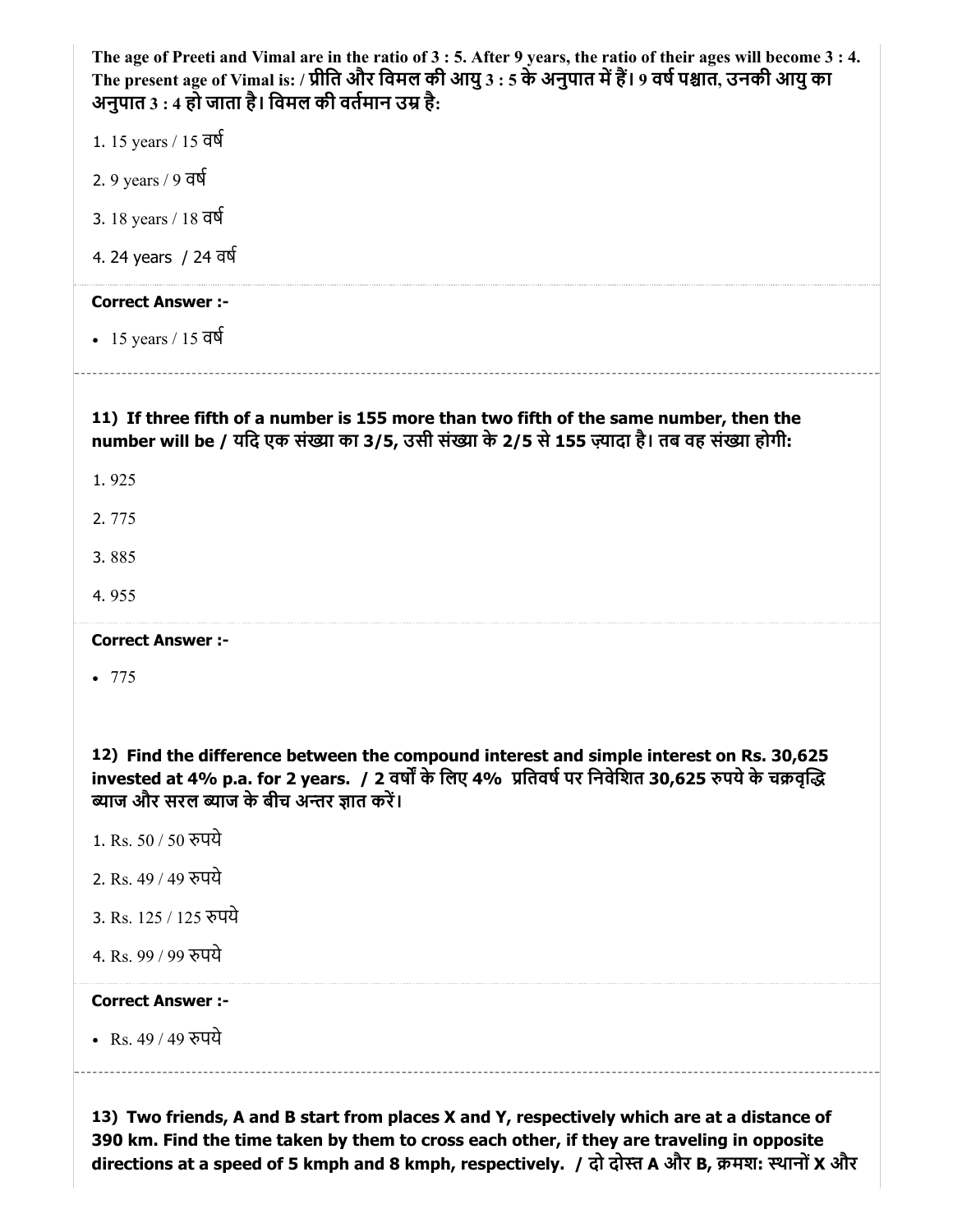| Y से प्रारम्भ करते हैं जो कि 390 किमी की दूरी पर हैं। यदि वे क्रमश: 5 किमी प्रति घंटा और 8 किमी प्रति घंटा की<br>चाल से विपरीत दिशाओं में यात्रा कर रहे हैं तो एक-दूसरे को पार करने में उनके द्वारा लिये गये समय को ज्ञात करें।                                                                                                                                                                       |
|-------------------------------------------------------------------------------------------------------------------------------------------------------------------------------------------------------------------------------------------------------------------------------------------------------------------------------------------------------------------------------------------------------|
| 1. 10 hrs / 10 घंटे                                                                                                                                                                                                                                                                                                                                                                                   |
| 2.40 hrs / 40 ਬੋਟੇ                                                                                                                                                                                                                                                                                                                                                                                    |
| 3. 30 hrs / 30 ਬੋਟੇ                                                                                                                                                                                                                                                                                                                                                                                   |
| 4. 20 hrs / 20 ਬੋਟੇ                                                                                                                                                                                                                                                                                                                                                                                   |
| <b>Correct Answer :-</b>                                                                                                                                                                                                                                                                                                                                                                              |
| • 30 hrs / 30 घंटे                                                                                                                                                                                                                                                                                                                                                                                    |
| 14) If 'x' is 80% of y, what percentage of 'x' is 'y'? / यदि y का 80 प्रतिशत 'x' है, तो 'x' का कितना<br>प्रतिशत `y' है?                                                                                                                                                                                                                                                                               |
| 1.130%                                                                                                                                                                                                                                                                                                                                                                                                |
| 2.120%                                                                                                                                                                                                                                                                                                                                                                                                |
| 3.128%                                                                                                                                                                                                                                                                                                                                                                                                |
| 4.125%                                                                                                                                                                                                                                                                                                                                                                                                |
| <b>Correct Answer :-</b>                                                                                                                                                                                                                                                                                                                                                                              |
| $-125%$                                                                                                                                                                                                                                                                                                                                                                                               |
| 15) If A's income is 20 % less than B's income, find out by how much percent B's income is<br>more than A's income? / यदि A की आय, B की आय से 20 प्रतिशत कम है तो ज्ञात करें कि B की आय, A की<br>आय से कितना प्रतिशत अधिक है?                                                                                                                                                                         |
| 1.20%                                                                                                                                                                                                                                                                                                                                                                                                 |
| 2.25%                                                                                                                                                                                                                                                                                                                                                                                                 |
| 3. $35%$                                                                                                                                                                                                                                                                                                                                                                                              |
| 4.30%                                                                                                                                                                                                                                                                                                                                                                                                 |
| <b>Correct Answer :-</b>                                                                                                                                                                                                                                                                                                                                                                              |
| • 25%                                                                                                                                                                                                                                                                                                                                                                                                 |
| 16) A and B can do a piece of work in 15 days. A and C can do it in 10 days, and B and C can<br>do it in 12 days. How many days would all of them together take for the task to be<br>completed? / A और B एक कार्य को 15 दिन में पूरा कर सकते हैं, A और C उसे 10 दिनों में पूरा कर सकते हैं,<br>एवं B और C उसे 12 दिनों में पूरा कर सकते हैं। वे सभी एकसाथ कार्य को पूरा करने के लिए कितने दिन लेंगे? |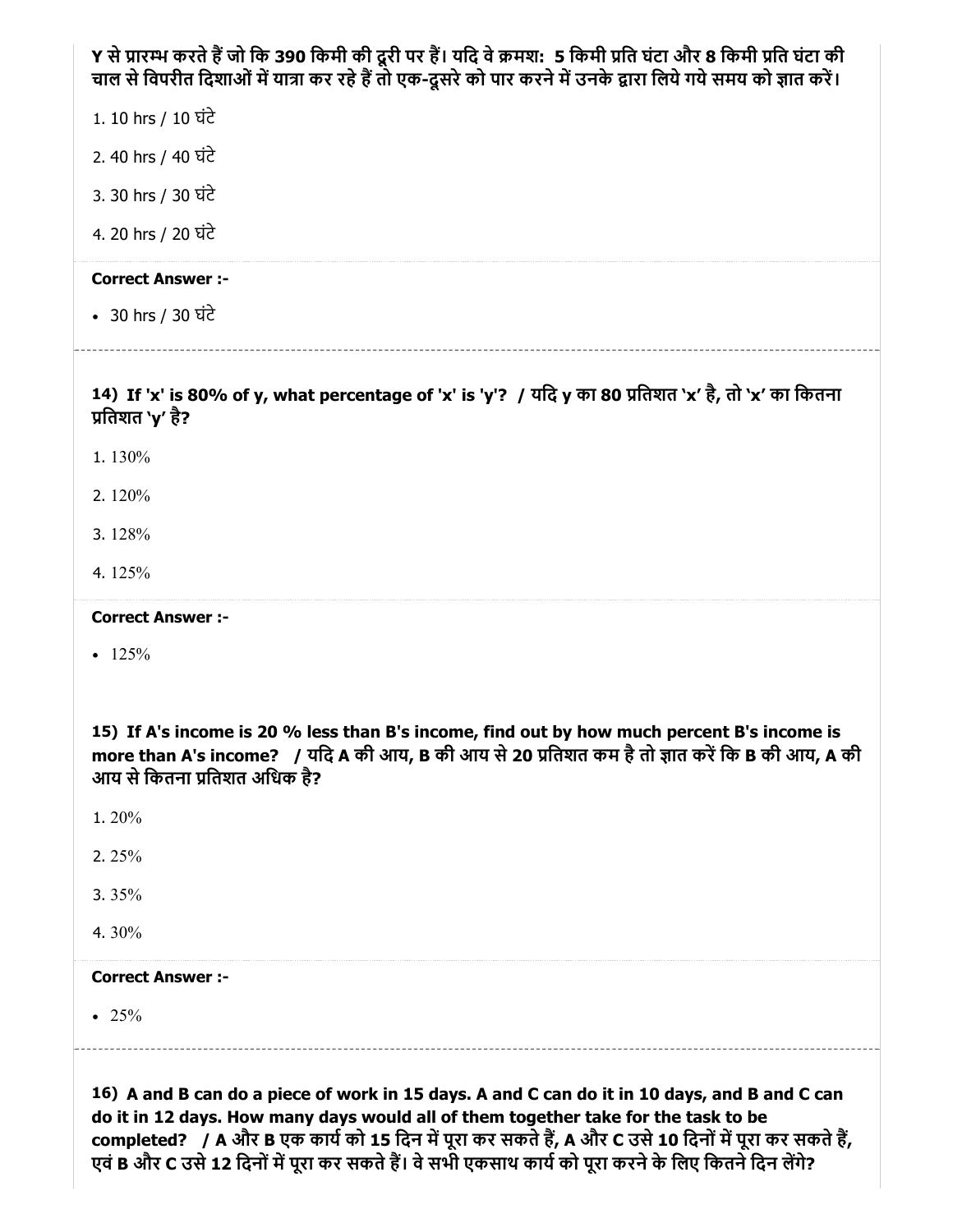| 1. 5 days / 5 दिन |  |
|-------------------|--|
|-------------------|--|

2. 4 days / 8 िदन

3. 8 days / 8 िदन

4. 9 days / 9 िदन

# Correct Answer :-

8 days / 8 िदन

17) A can do a work in 30 days. He works at it for 20 days and then 'B' finished it in 12 days. In how many days 'B' alone can complete the work? / A किसी कार्य को 30 दिनों में कर सकता है। वो 20 दिनों के लिए कार्य करता है और उसके बाद 'B' उस कार्य को 12 दिनों में समाप्त कर देता है। कितने दिनों में अकेला 'B' कार्य को पूरा कर लेता है?

- 1. 35 days / 35 िदन
- 2. 36 days / 36 िदन
- 3. 32 days / 32 िदन
- 4. 30 days / 30 िदन

# Correct Answer :-

36 days / 36 िदन

18) A class contains 20 boys and 20 girls. The average marks scored by the 20 girls in an exam is 85 and the average marks scored by the 20 boys of the class in the same exam is 83. Find the average marks scored by the class in the exam. / किसी कक्षा में 20 लड़के और 20 लड़कियां शामिल हैं। एक परीक्षा में 20 लड़कियों द्वारा अर्जित औसत अंक 85 हैं और समान परीक्षा में 20 लड़कों द्वारा अर्जित औसत अंक 83 हैं। परीक्षा में कक्षा द्वारा अर्जित औसत अंकों को ज्ञात करें।

| 1.84                     |  |  |
|--------------------------|--|--|
| 2.80                     |  |  |
| 3.90                     |  |  |
| 4.86                     |  |  |
| <b>Correct Answer :-</b> |  |  |
| • 84                     |  |  |
|                          |  |  |

19) On a square plot of land of sides 14 m, a cow is tethered at one corner by a rope of length 7 m. What is the area of the plot ungrazed? / 14 मीटर भुजाओं के वर्गाकार भूखंड पर, एक गाय 7 मीटर लम्बाई की रस्सी द्वारा एक कोने में बंधी हुई है। बिना चरे हुए भूखण्ड का क्षेत्रफल क्या है?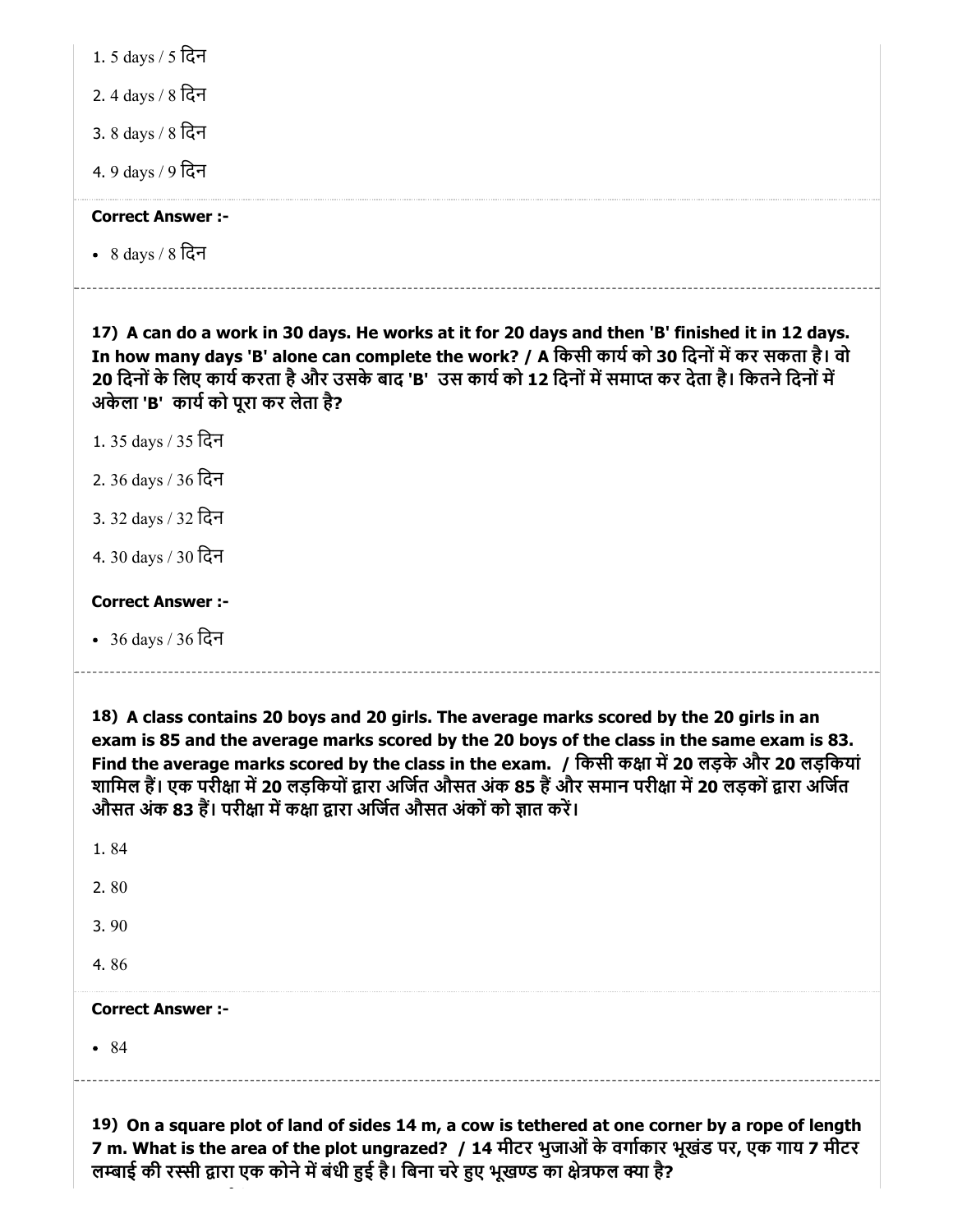|  | 1. 196 sqm / 196 वर्गमीटर |  |  |
|--|---------------------------|--|--|

- 2. 170 sqm / 170 वगमीटर
- 3. 165.5 sqm / 165.5 वगमीटर
- 4. 157.5 sqm / 157.5 वगमीटर

#### Correct Answer :-

157.5 sqm / 157.5 वगमीटर

# 20) If the selling price of 20 oranges is same as cost price of 30 oranges, find the gain percentage. / यदि 20 संतरों का विक्रय मूल्य 30 संतरों के क्रय मूल्य के समान है, तो लाभ प्रतिशत ज्ञात करें।

1. 80 %

2. 60 %

3. 50 %

4. 70 %

#### Correct Answer :-

 $• 50 \%$ 

21) The ratio of father's age to son's age is 3 : 1. The product of their ages is 243. The ratio of

their ages 9 years hence, will be: / पिता की आयु का पुत्र की आयु से अनुपात 3 : 1 है। उनकी आयु का गुणनफल 242 है। 9 वर्ष पश्चात उनकी आयु का अनुपात होगा:

 $1.2:1$ 

2. 3 : 1

3. 5 : 3

 $4.4:1$ 

#### Correct Answer :-

 $-2:1$ 

22) The ratio of salaries of Sonu and Monu is 3 : 4 and the ratio of their expenditure is 8 : 11. If the savings of both of them are equal, then the salary and expenditure of Sonu are in ratio: / सोनू और मोनू के वेतनों का अनुपात 3 : 4 है और उनके व्यय का अनुपात 8 : 11 है। यदि दोनों की बचत समान है तो सोनू के वेतन और व्यय का अनुपात है:

1. 9 : 11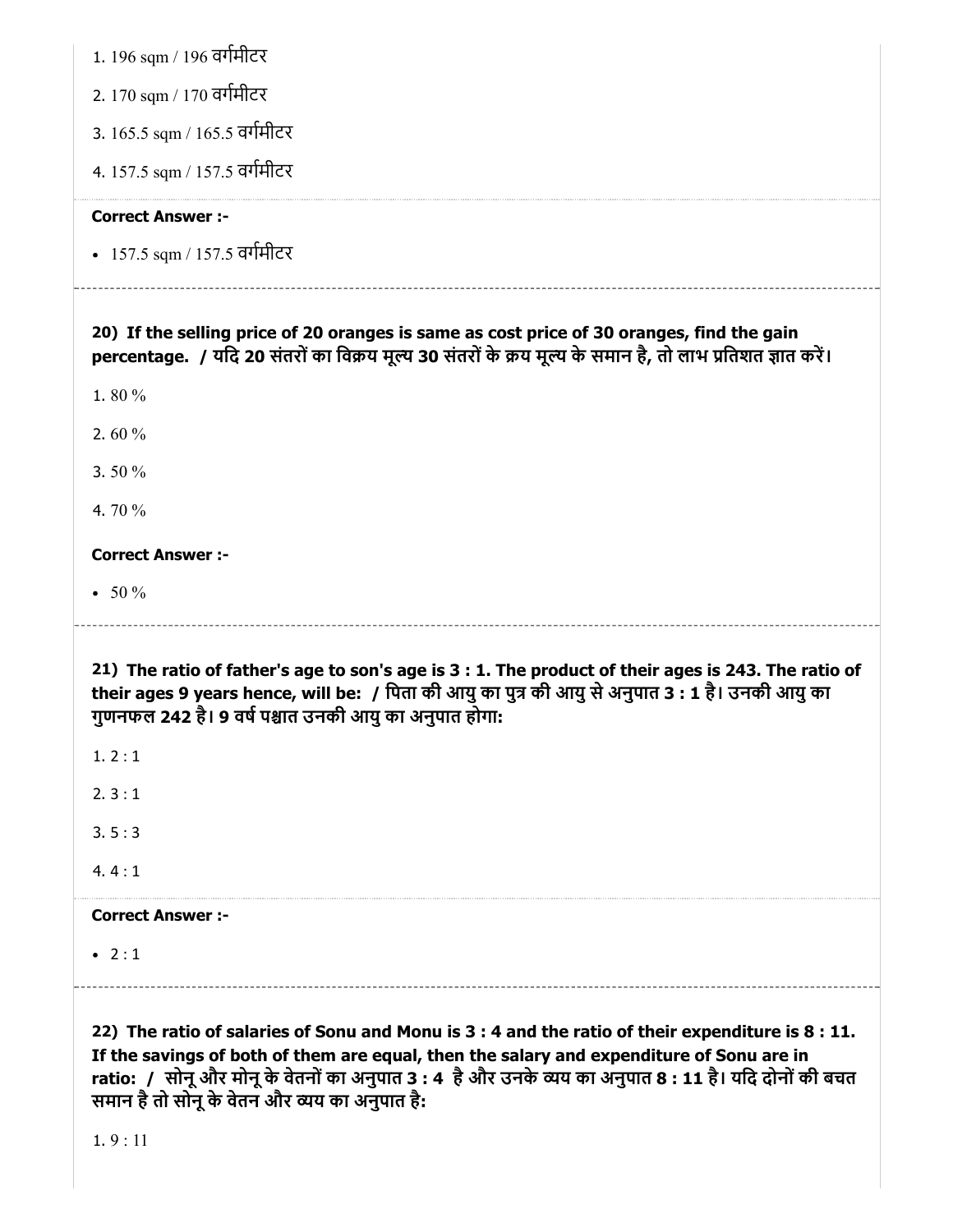| 2. $8:9$                                                                                                                                                                                             |
|------------------------------------------------------------------------------------------------------------------------------------------------------------------------------------------------------|
| 3. $11:9$                                                                                                                                                                                            |
| 4.9:8                                                                                                                                                                                                |
| <b>Correct Answer :-</b>                                                                                                                                                                             |
| • $9:8$                                                                                                                                                                                              |
| 23) The ages of two persons differ by 20 years. If 5 years ago, the elder one be 5 times as old<br>as the younger one, their present ages (in years) are respectively: / दो व्यक्तियों की आयु में 20 |
| वर्ष का अंतर है। यदि 5 वर्ष पहले, आयु में बड़ा व्यक्ति, आयु में छोटे व्यक्ति से 5 गुना बड़ा था तो उनकी वर्तमान आयु<br>(वर्षों में) क्रमश: हैं:                                                       |
| 1.20,20                                                                                                                                                                                              |
| 2.30, 10                                                                                                                                                                                             |
| 3. 25, 15                                                                                                                                                                                            |
| 4. 20, 10                                                                                                                                                                                            |
| <b>Correct Answer :-</b>                                                                                                                                                                             |

24) Sulthan has purchased an item for Rs. 2,000. If he wants to make a profit of 20 % at what price must he sell the item? / सुल्तान ने 2,000 रुपये की एक वस्तु खरीदी। यदि वो 20% का लाभ कमाना चाहता है तो उसे किस मूल्य पर वस्तु को बेचना होगा?

- 1. Rs. 2,400 / 2,400 पये
- 2. Rs. 2,100 / 2,100 पये
- 3. Rs. 2,200 / 2,200 पये
- 4. Rs. 2,300 / 2,300 पये

#### Correct Answer :-

Rs. 2,400 / 2,400 पये

25) Which one of the following four addresses is NOT EXACTLY same as the one given below? / निम्न दिये गये चार पतों में से नीचे दिये गये पते के ठीक समान कौन सा एक नहीं है?

Heinz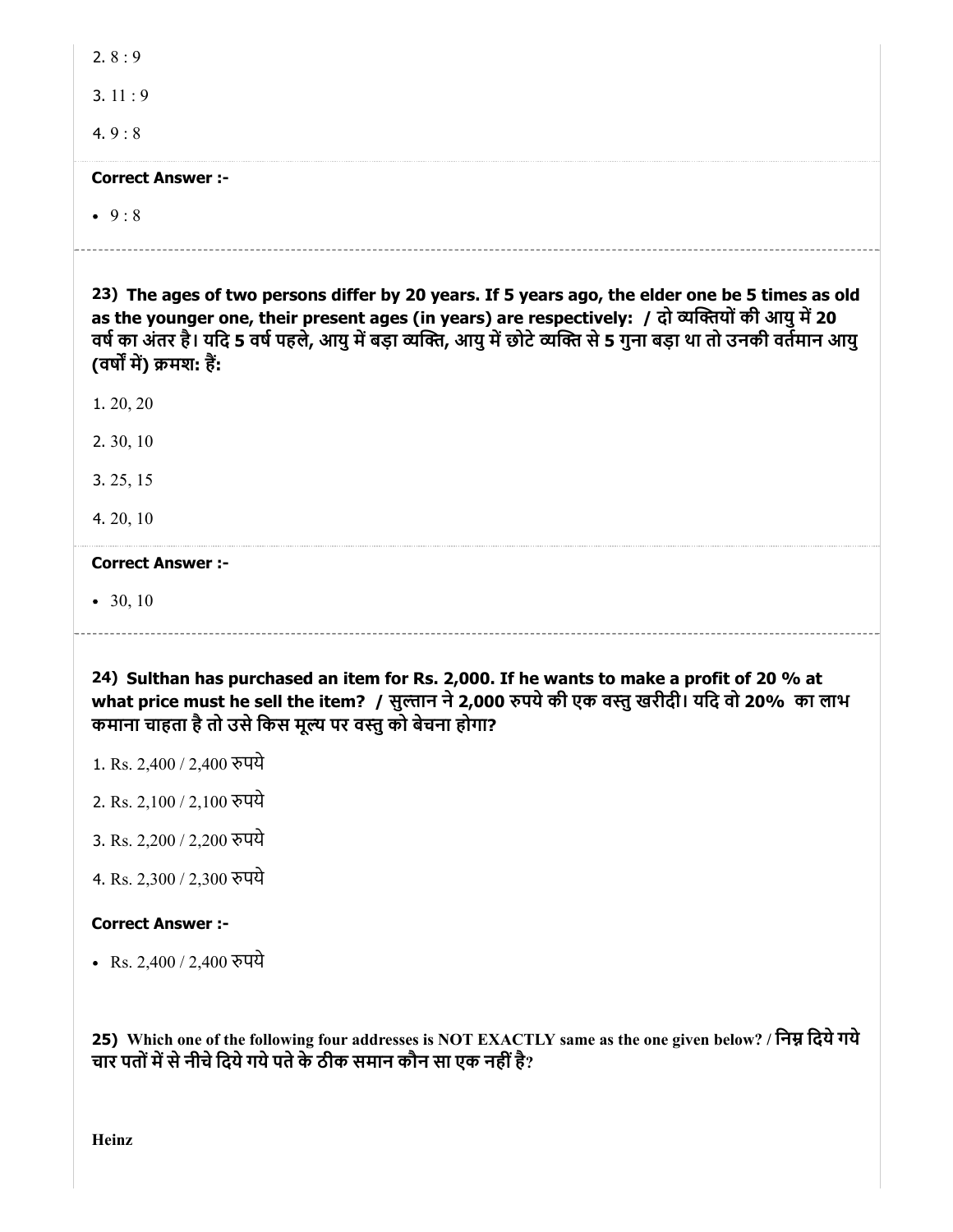Sudring 25,

Emsdetten, 48282

(i) Heinz

Sudring 25,

Em5detten, 48282

(ii) Heinz

Sudring 25,

Emsdetten, 48282

(iii) Heinz

Sudring 25,

Emsdetten, 48282

(iv) Heinz

Sudring 25,

Emsdetten, 48282

1. iii

2. iv

3. ii

4. i

# Correct Answer :-

 $\bullet$  i

26) Find the average. / औसत िनकािलये।

77, 79, 83, 89, 95 & 99

1. 89

2. 87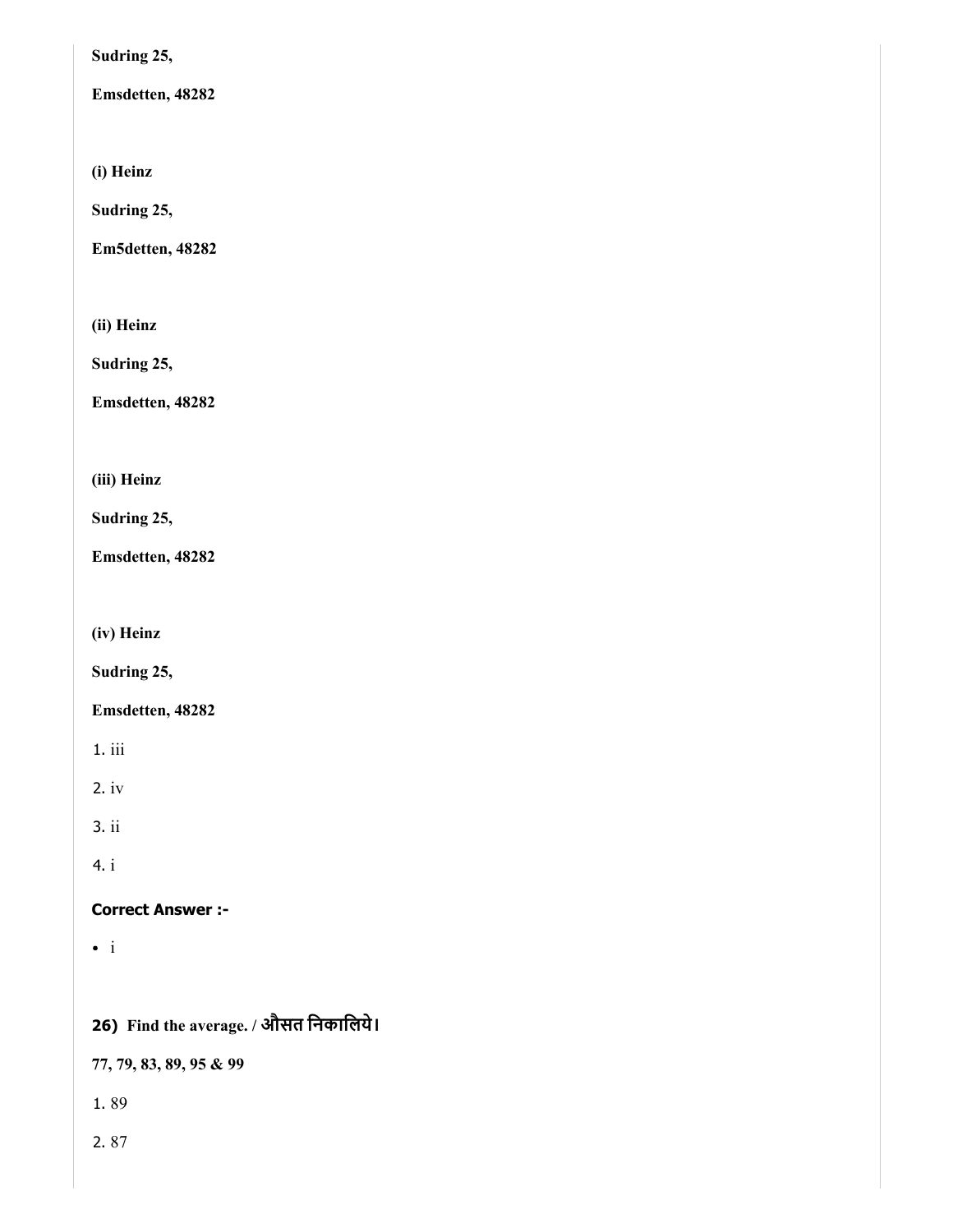| ۰.<br>M. | ۰.<br>۰.<br>× |
|----------|---------------|
|          |               |

4. 91

### Correct Answer :-

• 87

27) The series given below contains a sequence of alphabets and numbers. Identify the incorrect combination: / नीचे दी गई श्रृंखला में, अक्षरों और संख्याओं का एक क्रम निहित हैं। गलत संयोजन पहचानिए:

| i.hwoi3016wioh           |  |
|--------------------------|--|
| ii.hwoi3016wioh          |  |
| iii.hwoi8016wioh         |  |
| iv.hwoi3016wioh          |  |
| 1.iii                    |  |
| $2.$ iv                  |  |
| 3. ii                    |  |
| 4. i                     |  |
| <b>Correct Answer :-</b> |  |
| $\bullet$ iii            |  |

28) Asha and Nisha are two sisters who intend to meet their aunt who is 25 km away. Asha leaves home at 9 am and walks at a speed of 4 km per hour while Nisha leaves at 11.30 am on a bicycle at a speed of 9 kmph. When does Nisha meet Asha? / आशा और निशा दो बहने हैं जो अपनी मौसी से मिलने का इरादा रखती हैं जो कि 25 किमी दूर हैं। आशा प्रात: 9 बजे घर से निकलती है और 4 किमी प्रति घंटा की चाल से चलती है जबकि निशा प्रात: 11.30 घर से निकलती है और 9 किमी प्रति घंटा की चाल से साइकिल पर सवार है। निशा, आाशा से कब मिलेगी?

| 1. 2.30 p.m.             |  |  |
|--------------------------|--|--|
| 2. 1 p.m.                |  |  |
| 3.12.00 noon             |  |  |
| 4. 1.30 p.m.             |  |  |
| <b>Correct Answer :-</b> |  |  |
| $\bullet$ 1.30 p.m.      |  |  |
|                          |  |  |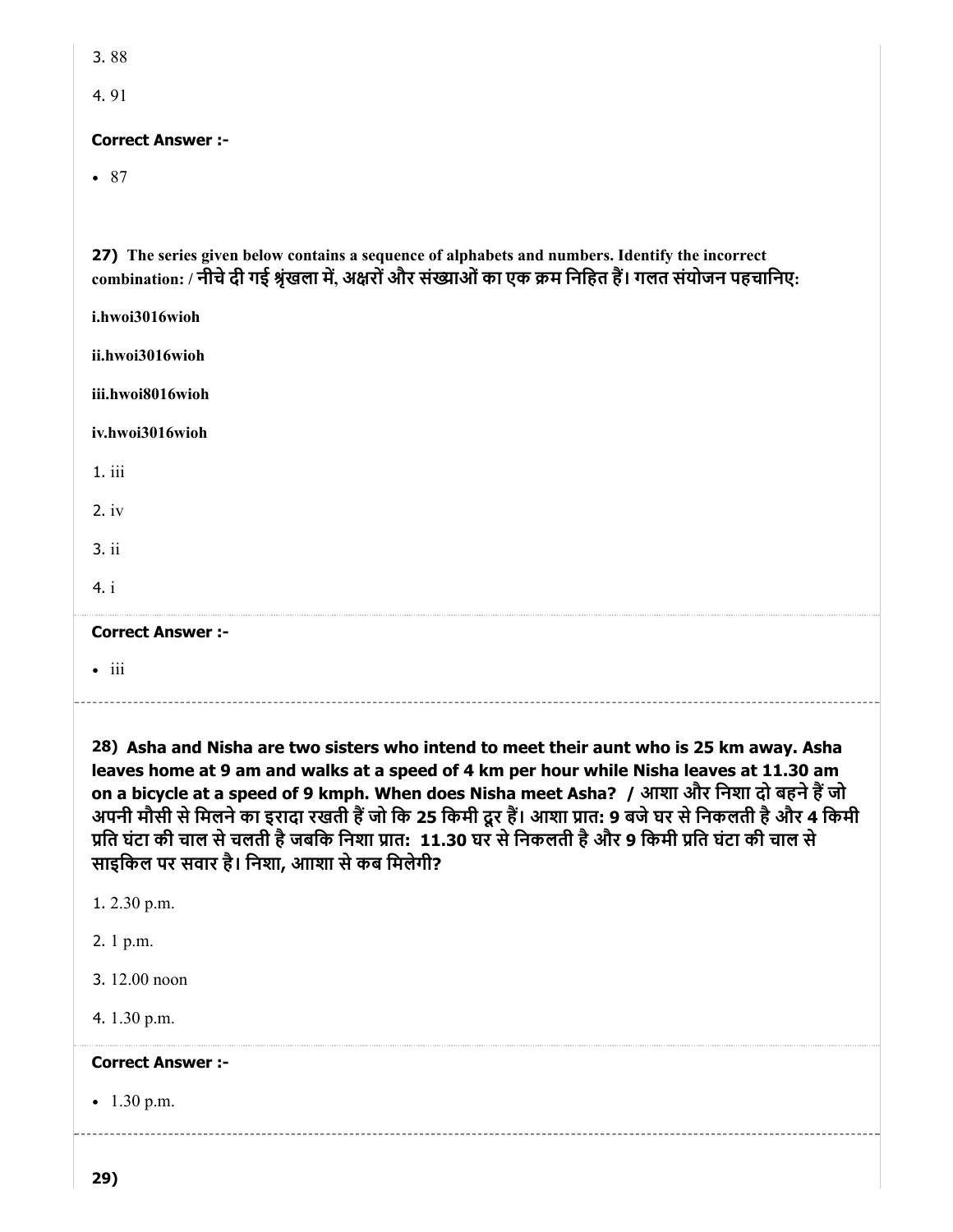A person travels equal distance with speeds of 4 kmph, 5 kmph, and 6 kmph and takes a total time of 74 min. The total distance in kilo meter is: / एक व्यक्ति 4 किमी प्रति घंटे, 5 किमी प्रति घंटे और 6 किमी प्रति घंटे की चाल से समान दूरी की यात्रा करता है और 74 मिनट का कुल समय लेता है। किलो मीटर में कुल दूरी है:

- 1. 10 km / 10 िकमी
- 2. 12 km / 12 िकमी
- 3. 8 km / 8 िकमी
- 4. 6 km / 6 िकमी

#### Correct Answer :-

6 km / 6 िकमी

30) A man was asked to multiply a certain number by 53. He multiplied it by 35 and got his answer less than the correct one by 1206. What was the number to be multiplied? / एक पुरूष से किसी निश्चित संख्या का 53 से गुणन करने को कहा गया। उसने 35 से गुणा किया और जो उत्तर प्राप्त हुआ वो सही उत्तर से 1206 कम था। गुणा करने की संख्या क्या थी?

- 1. 67
- 2. 87
- 3. 37
- 4. 107

#### Correct Answer :-

 $67$ 

Topic:- Science and Simple Arithmetic

# 1)

Line segments AB and CD intersect at O such that AC || DB. If  $\angle$ CAB = 40° and  $\angle$ CDB = 60°, then ∠BOD = \_\_\_\_\_\_\_\_\_. / रेखाखण्ड AB और CD बिंदु O पर इस तरह प्रतिच्छेदित करते हैं कि AC || DB. यदि ∠CAB = 40° और ∠CDB = 60°, तो ∠BOD =

1. 40  $2.80$ 3. 60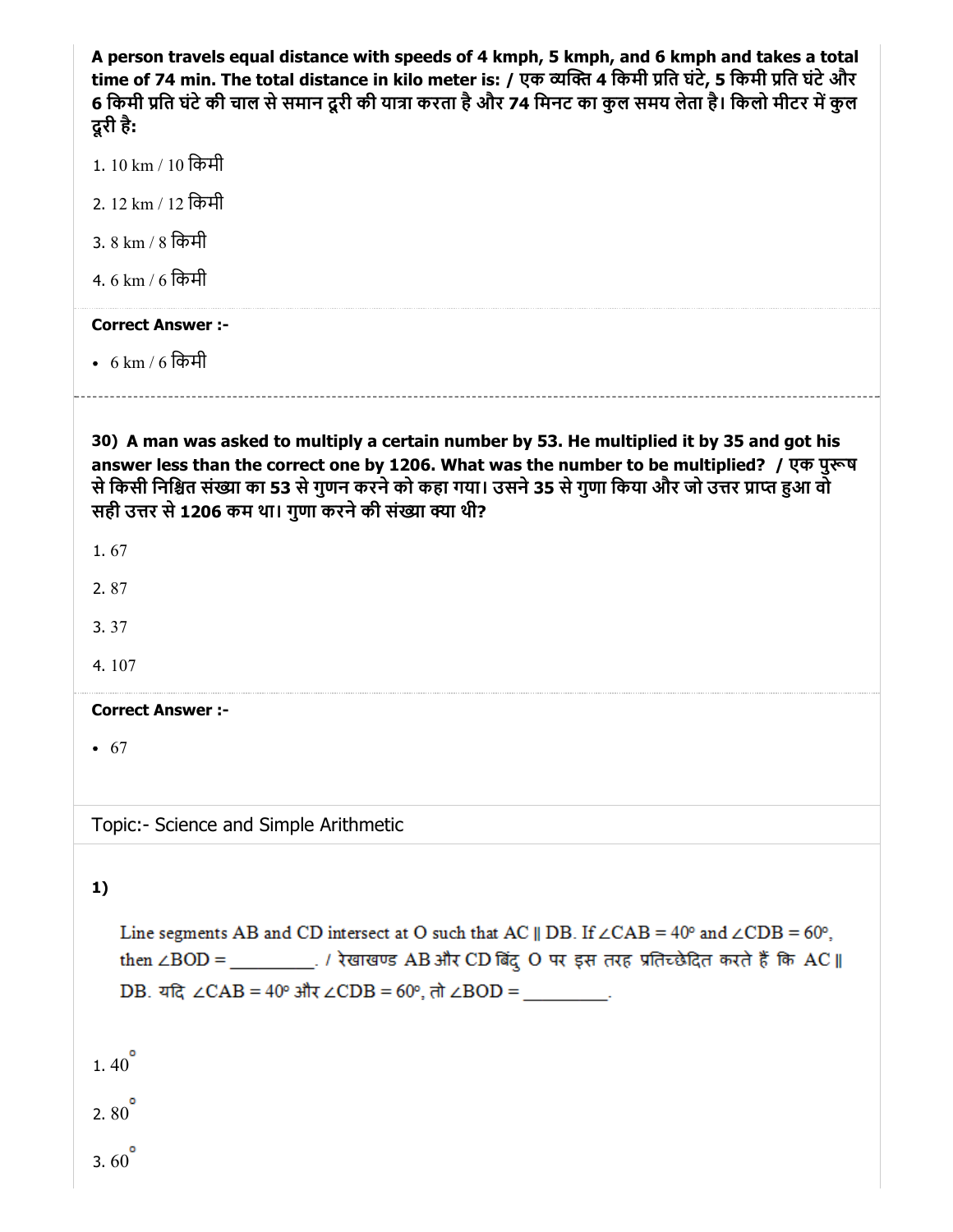| 4.70 $^{\circ}$          |
|--------------------------|
| <b>Correct Answer :-</b> |
| $\cdot$ 80 <sup>o</sup>  |
|                          |

# 2)

A washing machine was purchased 3 years ago for Rs. 19440. Its value depreciates at 16 $\frac{2}{3}$ % per annum. Its value after 1 year will be: / एक वॉशिंग मशीन 3 वर्ष पहले 19440 रुपये में ख़रीदी गई थी। इसके मूल्य में प्रतिवर्ष 16<sup>2</sup> % का ह्रास होता है। तो 1 वर्ष बाद मूल्य क्या होगा?

- 1. Rs. 7812 / 7812 रुपये
- 2. Rs. 10375 / 10375 पये
- 3. Rs. 9375 / 9375 पये
- 4. Rs. 8995 / 8995 पये

#### Correct Answer :-

- Rs. 9375 / 9375 रुपये
- 3) What is the value of  $\sqrt{0.0016}$  ? /  $\sqrt{0.0016}$  का मान क्या होगा?
- 1. 0.04
- 2. 0.4
- 3. 0.0004
- 4. 0.004

#### Correct Answer :-

 $0.04$ 

4)

In a parallelogram ABCD, AF  $\perp$  BC and CE  $\perp$  AB. If AF = 8 cm and AB = 12 cm, then CE = \_\_\_\_\_\_\_. / समांतर चतुर्भुज ABCD में, AF L BC और CE L AB हैं। यदि AF = 8 सेमी और AB = 12 सेमी, तो CE =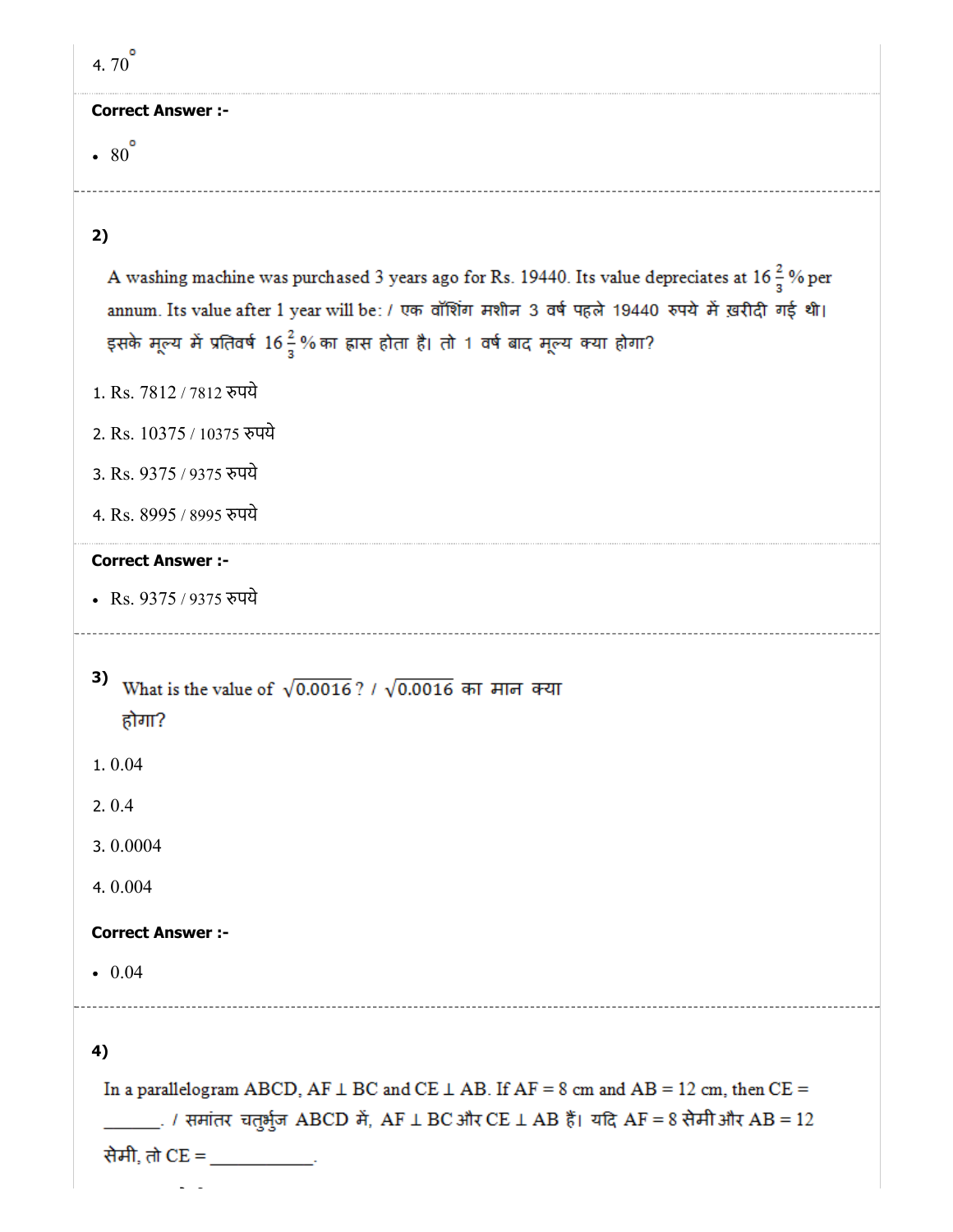1. 8 cm / 8 सेमी

2. 2 cm / 2 सेमी

3. 4 cm / 4 सेमी

4. 16 cm / 16 सेमी

# Correct Answer :-

4 cm / 4 सेमी

5)

Find the number of bricks each measuring 24 cm $\times$ 12 cm $\times$ 8 cm required to construct a wall 24 m long, 8 m high and 60 cm thick, if 10% of the wall is filled with mortar. / 24 मी. लंबी, 8 मी. ऊंची तथा 60 सेमी. मोटी दीवार के निर्माण के लिए 24 सेमी.×12 सेमी.×8 सेमी. माप वाली ईंटों की संख्या ज्ञात कीजिए, यदि दीवार का 10% भाग गारे से भरा जाता है।

1. 4950

- 2. 4500
- 3. 450000
- 4. 45000

# Correct Answer :-

 $-45000$ 

6) A man bought a horse and a carriage for Rs. 3000. He sold the horse at a gain of 20% and the carriage at a loss of 10%, thereby gaining 2% on the whole. The cost price of the carriage is: / एक व्यक्ति ने एक घोड़ा तथा एक तांगा 3000 रुपये में खरीदा। उसने घोड़े को 20% लाभ पर तथा तांगे को 10% हानि पर बेच दिया, इस तरह उसने कुल 2% लाभ प्राप्त किया। तांगे का लागत मूल्य निम्न है:

- 1. Rs. 1200 / 1200 रुपये
- 2. Rs. 1300 / 1300 पये
- 3. Rs. 1800 / 1800 पये
- 4. Rs. 1700 / 1700 पये

# Correct Answer :-

• Rs. 1800 / 1800 रुपये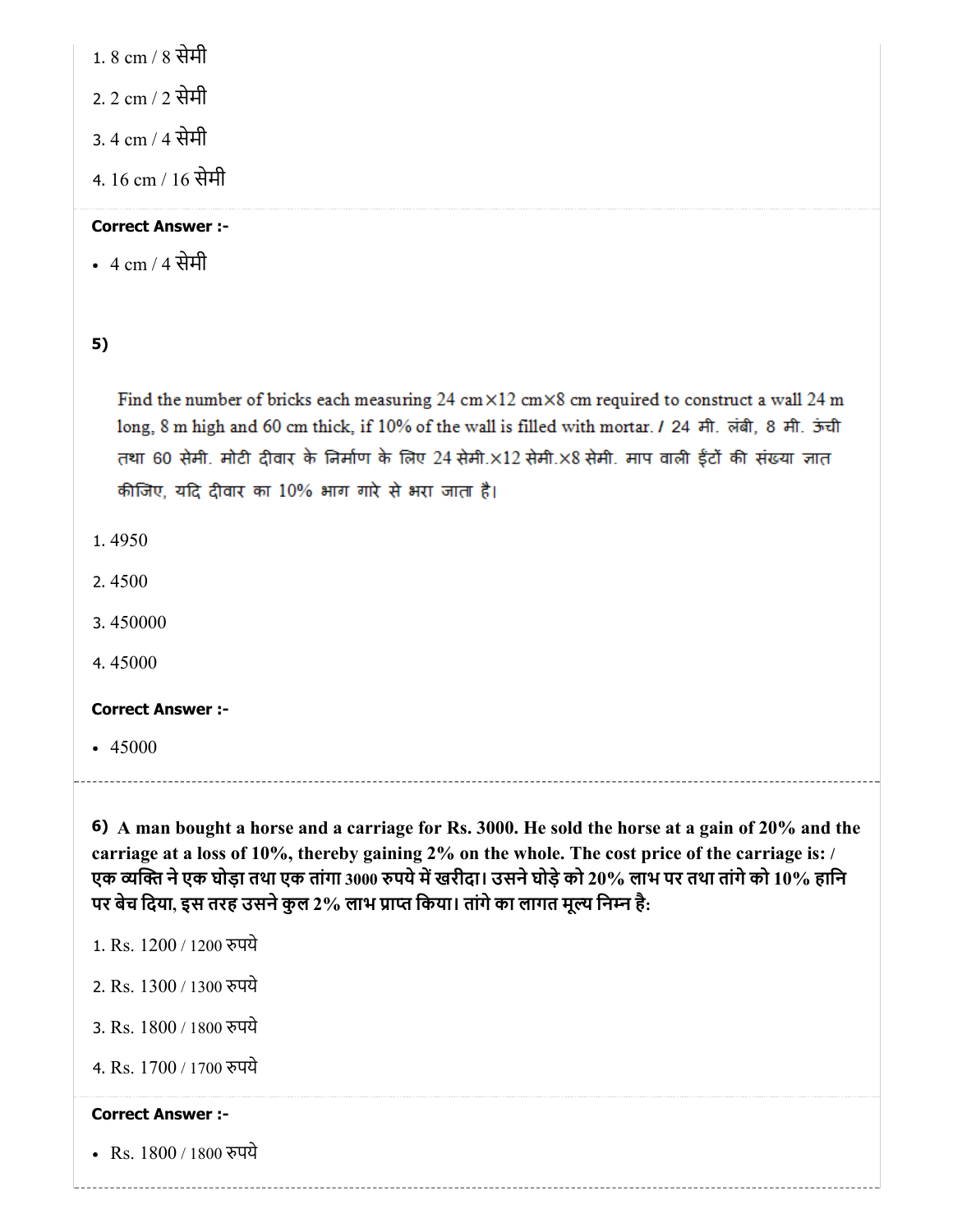| 7) If PQRS is a parallelogram with PR = QS, then PQRS is a $\qquad \qquad$ . The PQRS von HH intervalsed a parallelogram with PR = QS, then PQRS is a<br>चतुर्भुज है जिसकी भुजा PR = QS, तो PQRS निम्न है:                                                                                               |
|----------------------------------------------------------------------------------------------------------------------------------------------------------------------------------------------------------------------------------------------------------------------------------------------------------|
| 1. rhombus / समचतुर्भुज                                                                                                                                                                                                                                                                                  |
| 2. square $\sqrt{d}$                                                                                                                                                                                                                                                                                     |
| 3. rectangle / आयत                                                                                                                                                                                                                                                                                       |
| 4. none of the above / उपरोक्त में से कोई नहीं                                                                                                                                                                                                                                                           |
| <b>Correct Answer :-</b>                                                                                                                                                                                                                                                                                 |
| • rectangle / आयत                                                                                                                                                                                                                                                                                        |
| 8) Two cats A and B together catch 60 mice. If A catches three mice for every two caught by B,<br>the number of mice caught by B is: / दो बिल्लियों A और B ने मिलकर 60 चूहे पकड़े। यदि A ने B द्वारा पकड़े<br>गए प्रत्येक दो चूहों के लिए तीन चूहे पकड़े, तो B द्वारा पकड़े गए चूहों की संख्या निम्न है: |
| 1.20                                                                                                                                                                                                                                                                                                     |
| 2.26                                                                                                                                                                                                                                                                                                     |
| 3.24                                                                                                                                                                                                                                                                                                     |
| 4.30                                                                                                                                                                                                                                                                                                     |
| <b>Correct Answer :-</b>                                                                                                                                                                                                                                                                                 |
| $\bullet$ 24                                                                                                                                                                                                                                                                                             |
| 9) If $a = b^{2x}$ , $b = c^{2y}$ and $c = a^{2z}$ , then the value of xyz is: / यदि $a = b^{2x}$ , $b = c^{2y}$ और $c = a^{2z}$ , तो xyz<br>का मान निम्न होगा:                                                                                                                                          |
| $\frac{1}{6}$<br>1.                                                                                                                                                                                                                                                                                      |
| $\frac{1}{2}$<br>2.                                                                                                                                                                                                                                                                                      |
| $\frac{1}{8}$<br>3.                                                                                                                                                                                                                                                                                      |
| $\frac{1}{4}$<br>4.                                                                                                                                                                                                                                                                                      |

Correct Answer :-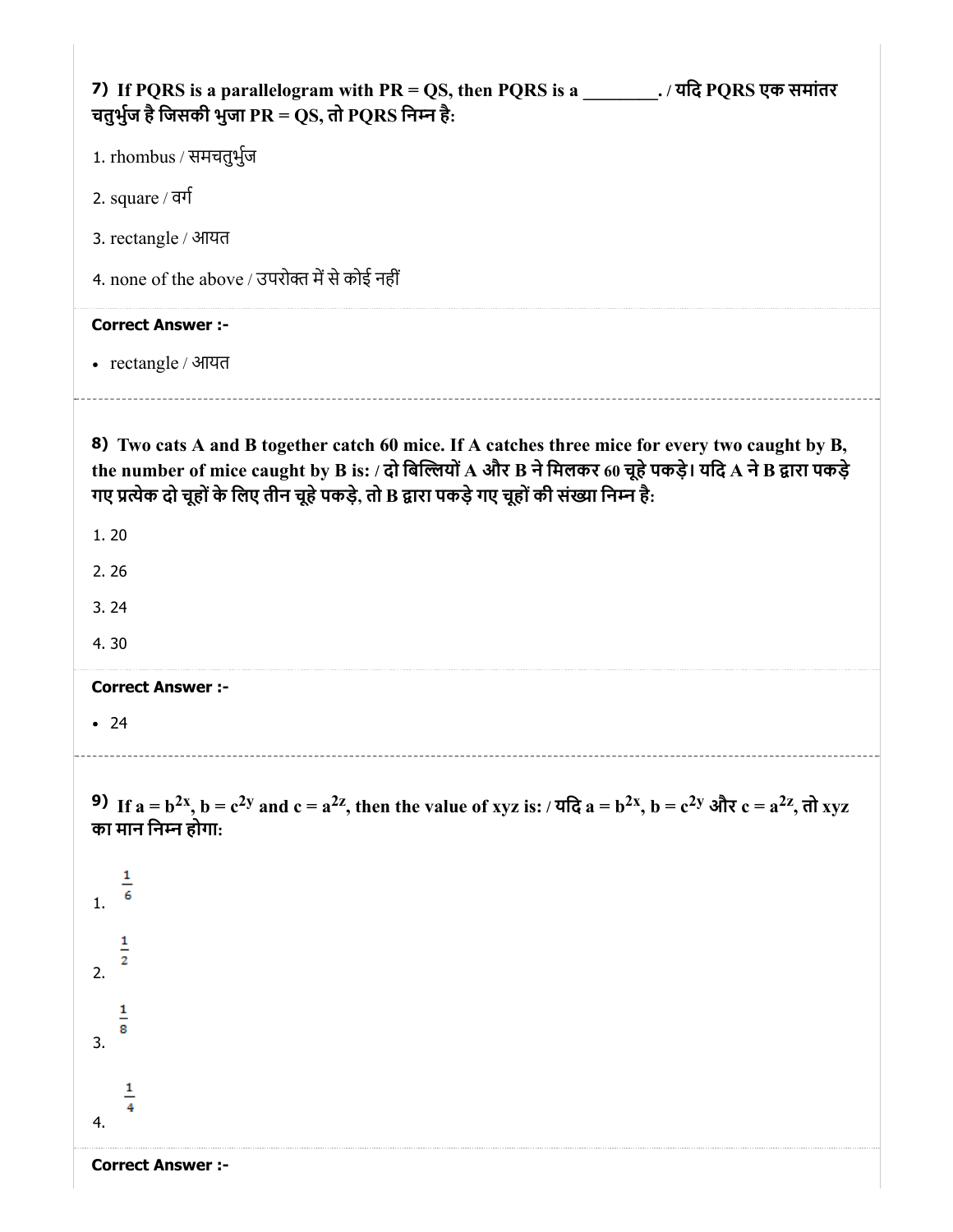$\frac{1}{8}$ 

10) If the number of boys and girls in a class are 45% and 55%, respectively and is represented in a pie chart, what will be the central angles of portion representing boys and girls? / यिद एक कक्षा में लड़कों तथा लड़कियों की संख्या का प्रतिशत क्रमश: 45% तथा 55% है, और इसे पाई चार्ट में निरूपित किया गया है, तो लड़कों तथा लड़कियों के भाग को निरूपित करने वाले भाग के केन्द्रीय कोण क्या होंगे?

11) The product of (x – y) and (y – x) = \_\_\_\_\_\_\_. / (x – y) तथा (y – x) का गुणनफल िनन होगा: 12) If 52 men can do a piece of work in 35 days, in how many days will 28 men do the same 1. 172º , 188 2.  $170^\circ$ ,  $190^\circ$ 3.  $150^{\circ}$ ,  $210^{\circ}$ 4. 162º , 198 Correct Answer :- •  $162^{\circ}$ ,  $198^{\circ}$ 1.  $x^2 - y^2 - 2xy$ 2.  $x^2 + y^2 - 2xy$ 3.  $2xy + x^2 + y^2$ 4.  $2xy - x^2 - y^2$ Correct Answer :-  $2xy - x^2 - y^2$ work? / यदि किसी काम को 52 आदमी 35 दिन में कर सकते हैं, तो उसी कार्य को 28 आदमी कितने दिनों में करेंगे? 1. 62

2. 68

3. 65

4. 60

Correct Answer :-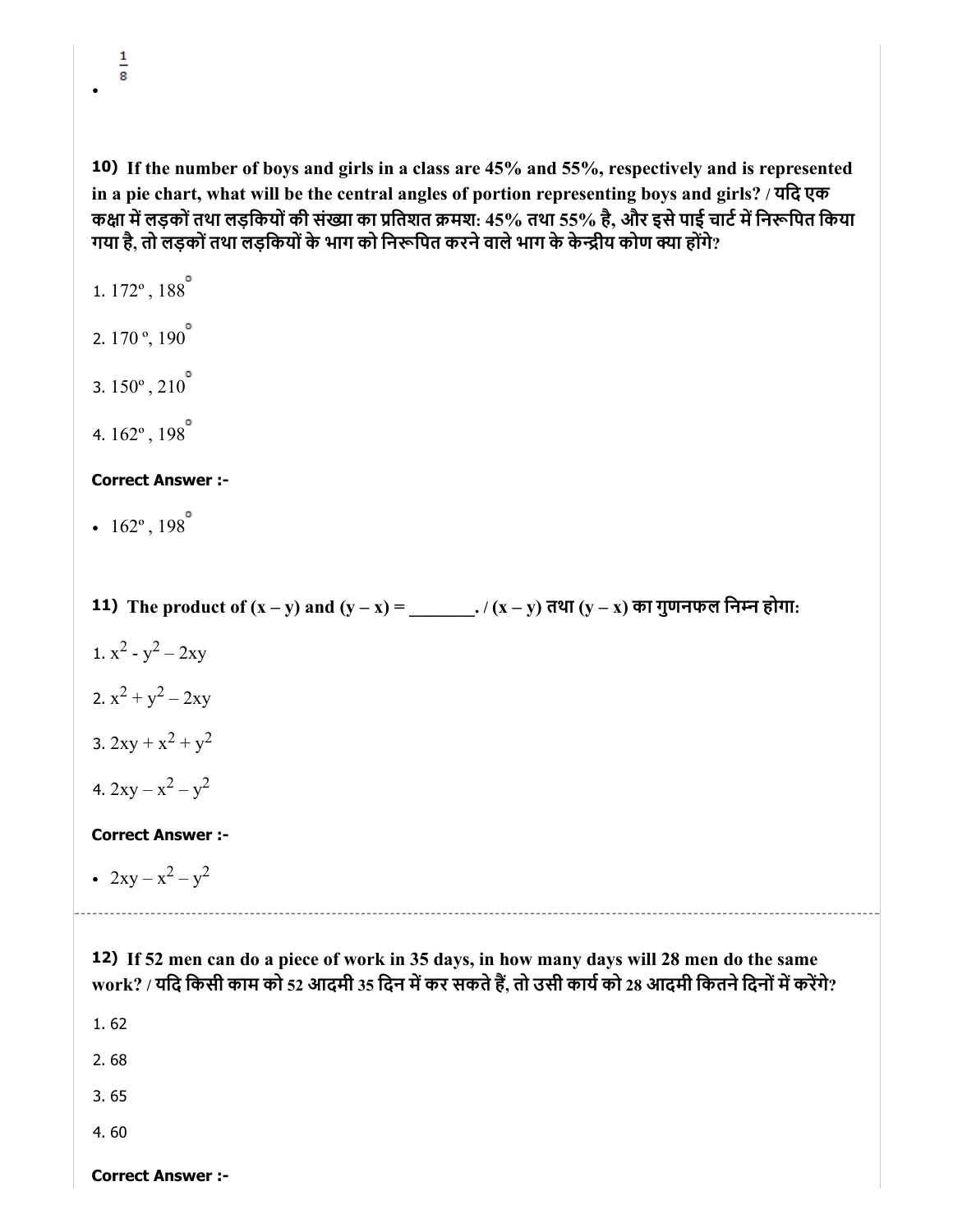#### • 65

**13)** What is the quotient obtained when  $3y^4 - 3y^3 - 4y^2 - 4y$  is divided by  $y^2 - 2y$ ?  $/3y^4 - 3y^3 - 4y^2 - 4y^2 - 4y$  $4{\rm y}^2$  –  $4{\rm y}$  को  ${\rm y}^2$  –  $2{\rm y}$  से भाग देने पर क्या भागफल प्राप्त होगा? 1.  $3y^2 - 3y + 2$ 

2.  $3y^2 - 3y - 2$ 

- 3.  $3y^2 + 3y + 2$
- 4.  $3y + 2$

# Correct Answer :-

 $3y^2 + 3y + 2$ 

# 14) Which of the following is a rich source of iodine and potassium? / निम्नलिखित में से कौन आयोडीन तथा पोटैशियम का प्रचुर स्त्रोत है?

- 1. Kelp / के
- 2. Chlamydomonas / क्लैमिडोमोनास
- 3. Yeast / खमीर
- 4. Spirogyra / स्पाइरोगाइरा

# Correct Answer :-

• Kelp / केल्प

# 15) Cavities of mouth, blood vessels, heart, etc, are lined with: / मुख की गुहिकाए, रक्त वाहिकाए, हृदय इत्यादि निम्न के साथ रेखित किए जाते हैं:

- 1. Squamous epithelium / शकी उपकला
- 2. Columnar epithelium / तंभाकार उपकला
- 3. Cuboidal epithelium / घनाकार उपकला
- 4. Connective tissue / संयोजी ऊतक

#### Correct Answer :-

• Squamous epithelium / शल्की उपकला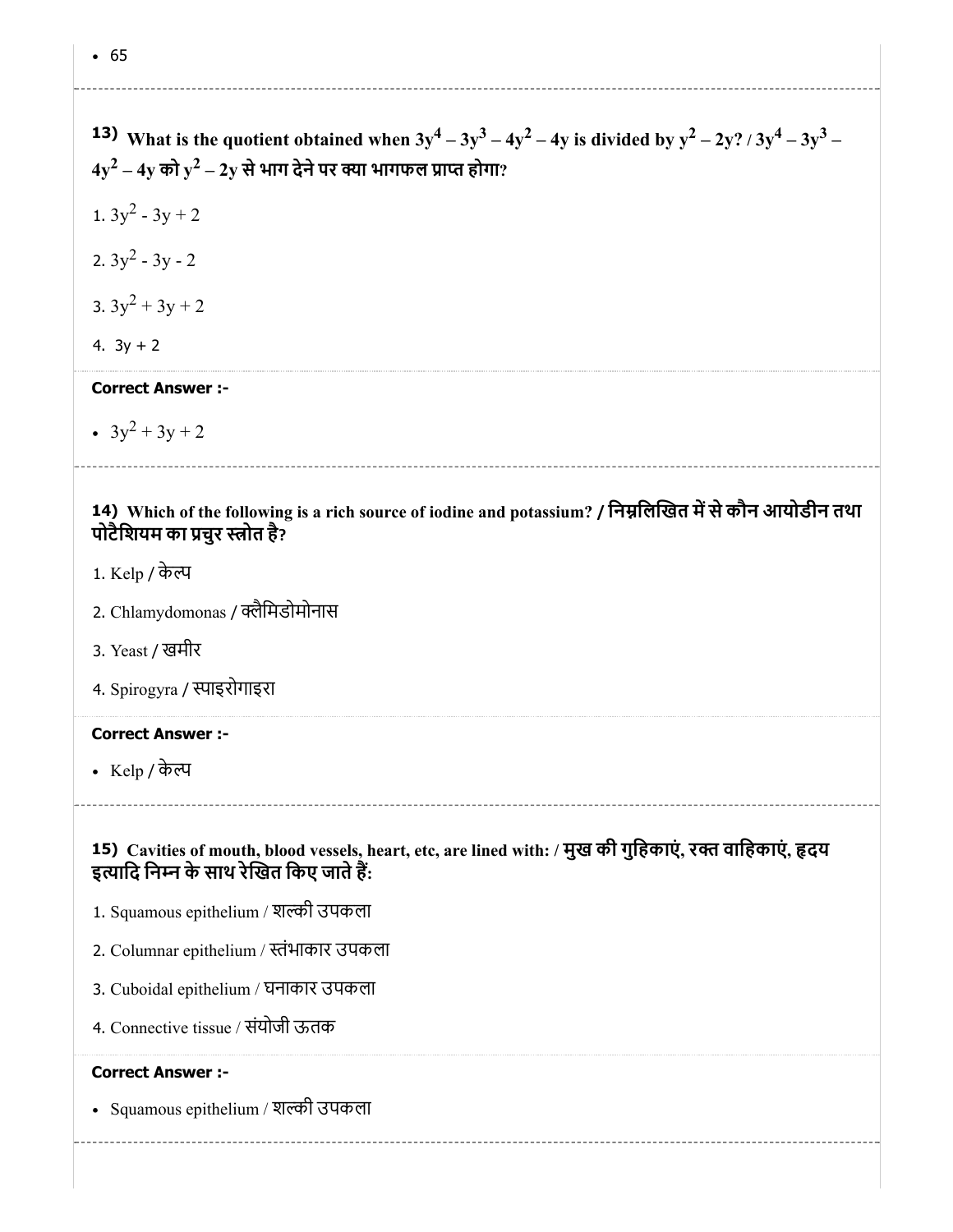16) Out of the four elements given below, which group can gain one electron and complete its outermost shell?

# Flourine, Chlorine, Hydrogen, Helium

|                      |  | / नीचे दिए गए चार तत्वों में से कौन सा समूह एक इलेक्ट्रॉन का लाभ प्राप्त कर सकता है तथा अपनी बाह्यतम कोश |
|----------------------|--|----------------------------------------------------------------------------------------------------------|
| को पूर्ण कर सकता है? |  |                                                                                                          |

# फ्लुओरीन, क्लोरीन, हाइडोजन, हीलियम

- 1. Flourine only / सिर्फ फ्लुओरीन
- 2. Flourine, chlorine, hydrogen, helium / फ्लुओरीन, क्लोरीन, हाइड्रोजन, हीलियम
- 3. Flourine, chlorine, hydrogen only / सिर्फ फ्लूओरीन, क्लोरीन, हाइड़ोजन
- 4. Flourine, chlorine only / सिर्फ फ्लुओरीन, क्लोरीन

#### Correct Answer :-

• Flourine, chlorine, hydrogen only / सिर्फ फ्लुओरीन, क्लोरीन, हाइड्रोजन

# 17) The network of knotted thread like structures in the nucleus is called\_\_\_\_\_\_\_\_\_\_\_. / नाभिकों में संरचित धागे जैसी संरचनाएं \_\_\_\_\_\_\_\_\_\_ कहलाती हैं।

- 1. DNA / डीएनए
- 2. chromosomes / गुणसू
- 3. chromatids / अधगुणसू
- 4. chromatin / क्रोमैटिन

#### Correct Answer :-

• chromatin / क्रोमैटिन

# 18) Name the organelle that is seen only in plant cells. / केवल पादप कोशिकाओं में पाये जाने वाले कोिशकांग का नाम बताइए।

- 1. Mitochondria / माइटोकॉया
- 2. Centriole / तारक
- 3. Plastids / लवक
- 4. Lysosome / लयनकाय

# Correct Answer :-

Plastids / लवक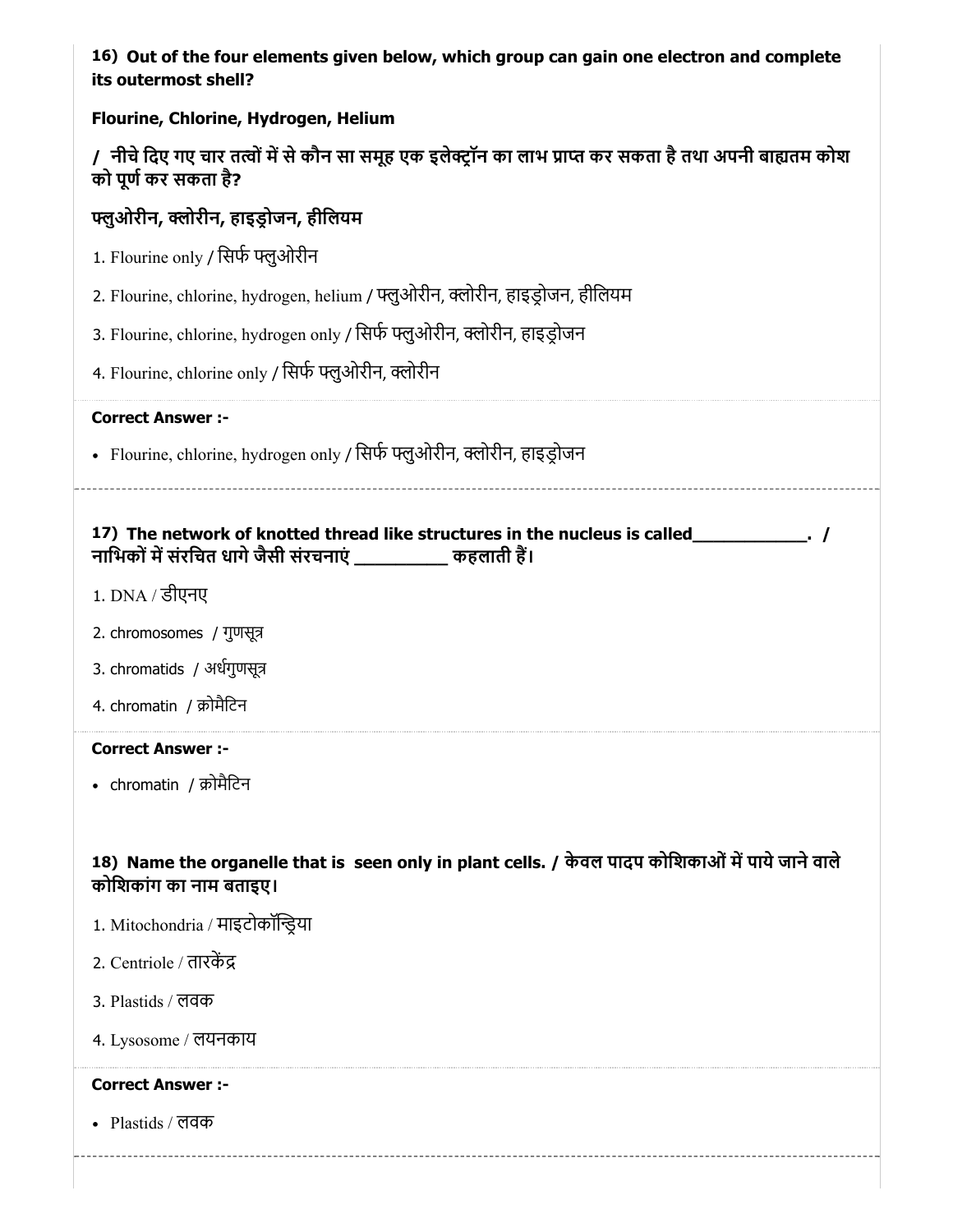# 19) A solution contains 50 g of sugar in 250 g of water. Calculate the mass by mass percentage of the solution. / एक विलयन में 250 ग्राम जल में 50 ग्राम चीनी निहित है। विलयन के द्रव्यमान प्रतिशत से द्रव्यमान का परिकलन करें।

1. 16.7%

- 2. 20%
- 3. 25%
- 4. 18.5%

#### Correct Answer :-

 $• 16.7\%$ 

20) The pressure exerted by man on earth is minimum when he: / पृथ्वी पर आदमी द्वारा लगाया

- गया दाब न्यूनतम होता है जब वह:
- 1. Sits with both the legs folded / दोनों पैरों को मोड़ के बैठता है।
- 2. Lies down in a sleeping position / नींद की स्थिति में लेटता है।
- 3. Stands on both feet / दोनों पैरों पर खड़ा होता है।
- 4. Stands on one feet / एक पैर पर खड़ा होता है।

### Correct Answer :-

• Lies down in a sleeping position / नींद की स्थिति में लेटता है।

# 21) Units of heredity are: / आनुवंिशकता की इकाइयाँह:

- 1. Nucleus /नािभक
- 2. Genes /जीन
- 3. Nucleolus / किक
- 4. Chromosomes /गुणसू

#### Correct Answer :-

• Genes /जीन

# 22) Which of the following does not allow the electric current to pass through them? / निम्नलिखित में से कौन विदुयत धारा प्रवाहित होने की अनुमति नहीं देता है?

1. Tap water / नल का पानी

2. Sea water / समुद्र का पानी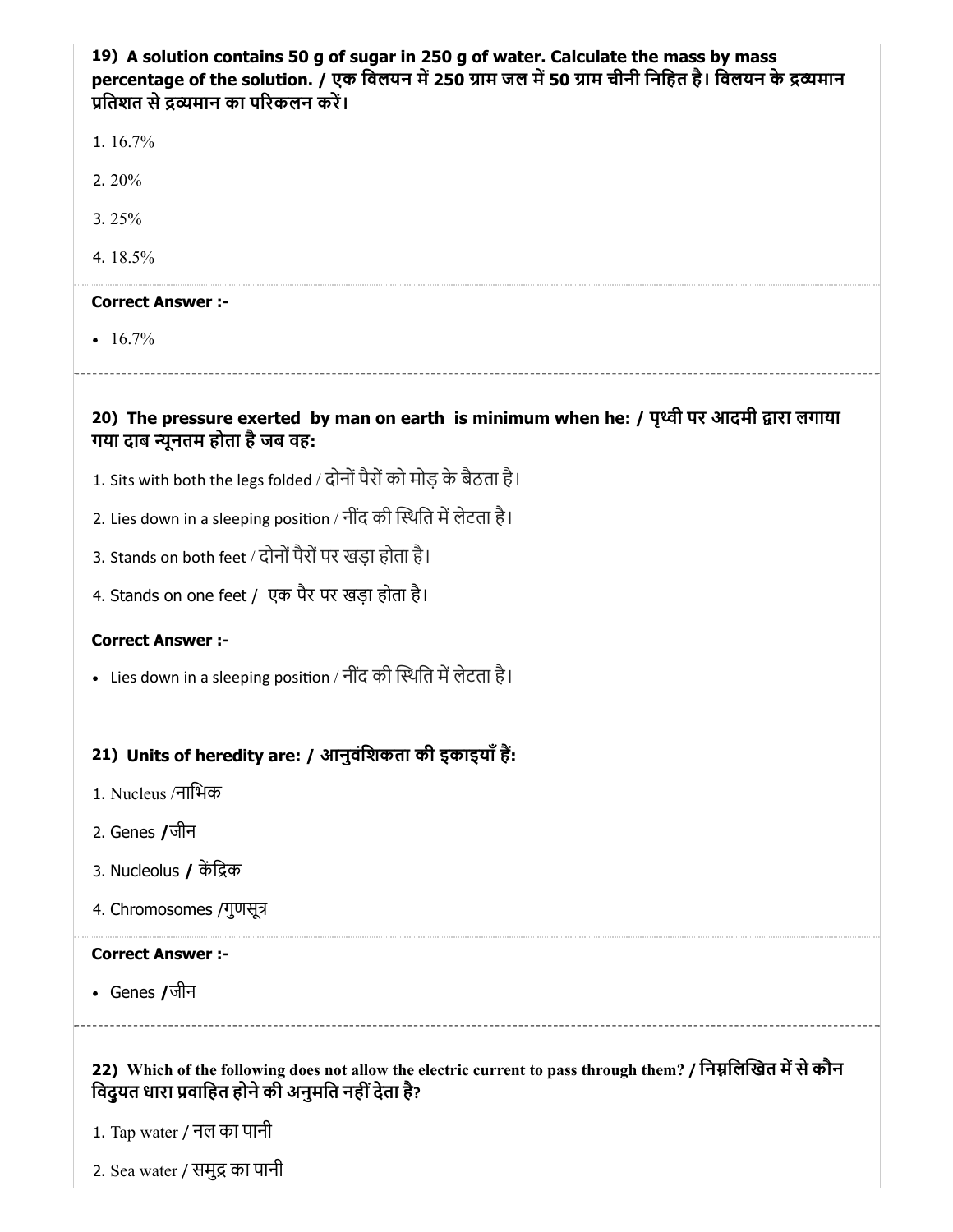- 3. Vinegar / िसरका
- 4. Distilled water / आसुत जल

#### Correct Answer :-

Distilled water / आसुत जल

# 23) Which of the following is NOT an example of a bio-mass energy source? / निम्न में से कौन जैव—सहंति ईंधन ऊर्जा का स्रोत नहीं है?

- 1. Coal / कोयला
- 2. Nuclear energy / नािभकीय ऊजा
- 3. Wood / लकड़ी
- 4. Gobar-gas / गोबर गैस

#### Correct Answer :-

Nuclear energy / नािभकीय ऊजा

# 24) An example of night bird is: / रात्रिचर पक्षी का एक उदाहरण है :

- 1. Owl / उलू
- 2. Crow / कौआ
- 3. Sparrow / गौरैया
- 4. Bat / चमगादड़

#### Correct Answer :-

Owl / उलू

# 25) Kilowatt hour is the unit of: / िकलोवॉट घंटा िनन की इकाई है:

- 1. Electric potential / विदुयत विभव
- 2. Electrical energy / िवद्ुयत ऊजा
- 3. Electric charge / िवद्ुयत आवेश
- 4. Electric power / विदुयत शक्ति

# Correct Answer :-

Electrical energy / िवद्ुयत ऊजा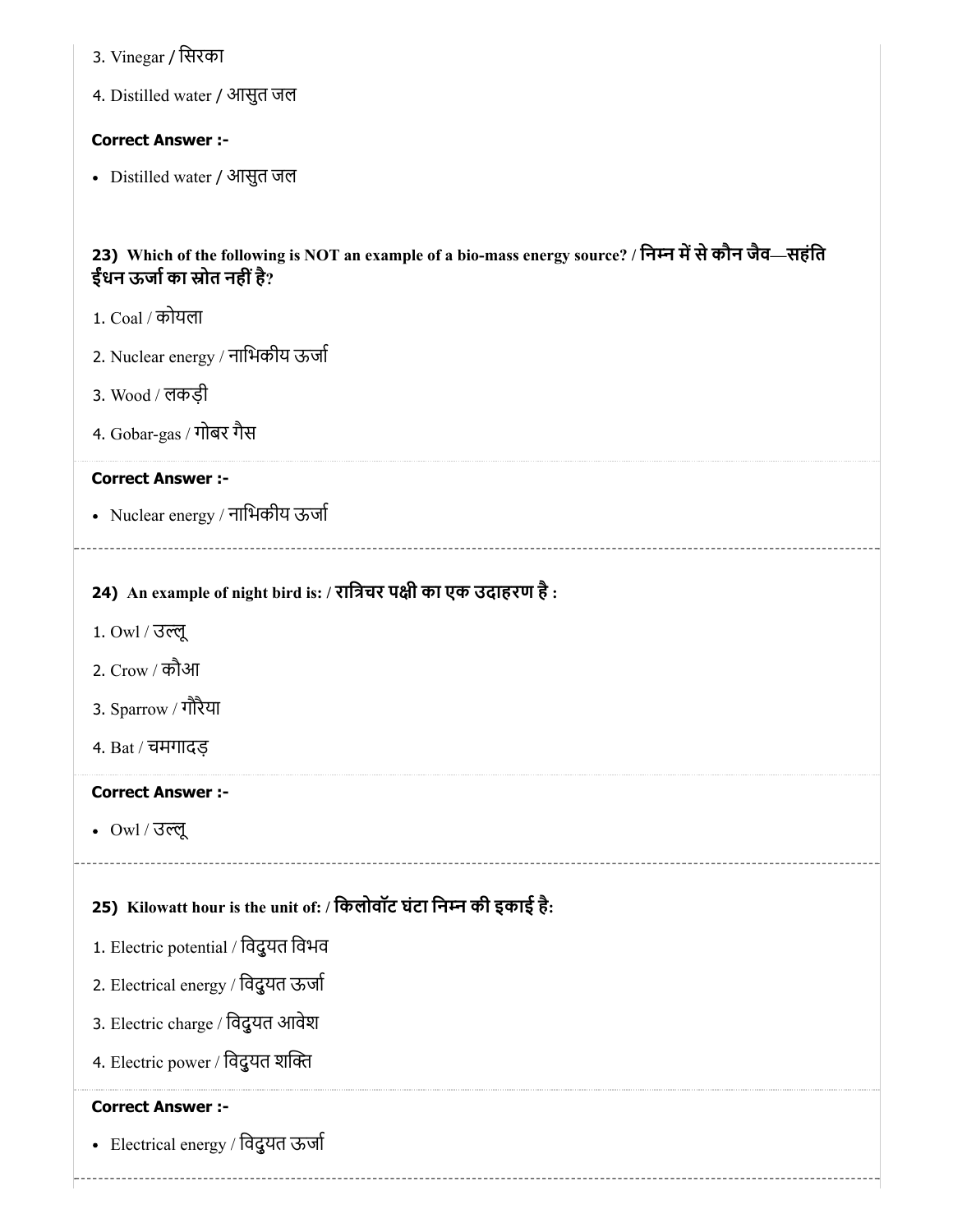26) The cell organelle that controls all the activities is called \_\_\_\_\_\_\_\_\_. / कोशिका अंगक जो सभी गतिविधियों को िनयंित करता है, \_\_\_\_\_\_\_\_\_\_\_\_ कहलाता है।

- 1. mitochondria / सूकिणका
- 2. nucleus / नािभक
- 3. ribosome / राइबोसोम
- 4. endoplasmic reticulum / अंतर्द्रवीय जालिका

#### Correct Answer :-

nucleus / नािभक

# 27) Why are large poultry farms constructed? / बड़े कुक्कुट फार्म का निर्माण क्यों किया जाता है?

- 1. There is low maintenance requirement for developing poultry only. / सिर्फ कुक्कुटपालन के विकास के लिए निम्न रखरखाव की आवकता है।
- 2. To develop very good hatchery for egg layers, in large numbers only. / सिर्फ बड़ी संख्या में अंडा देने के लिए बहुत अच्छे स्फुटनशाला का विकास करना।
- 3. To raise broilers for chicken meat in large numbers only. / सिर्फ मुर्गे मांस के लिए अधिक संख्या में ब्रॉइलर को पालनेहेतु।
- 4. All the above / उपरोक्त सभी

#### Correct Answer :-

• All the above / उपरोक्त सभी

# 28) In which part of the alimentary canal is the food finally digested? / पोषण नाल के किस भाग में भोजन का अंतिम पाचन होता है?

- 1. Large intestine / बड़ी आंत
- 2. Stomach / आमाशय
- 3. Mouth cavity / मुख गुिहका
- 4. Small intestine / छोटी आंत

#### Correct Answer :-

• Small intestine / छोटी आंत

29) Two equal circles of radius 'r' intersect such that each passes through the centre of the other. The length of the common chord of the circle is: / `r' त्रिज्या वाले दो समान वृत्त ऐसे प्रतिच्छेदित करते हैं कि